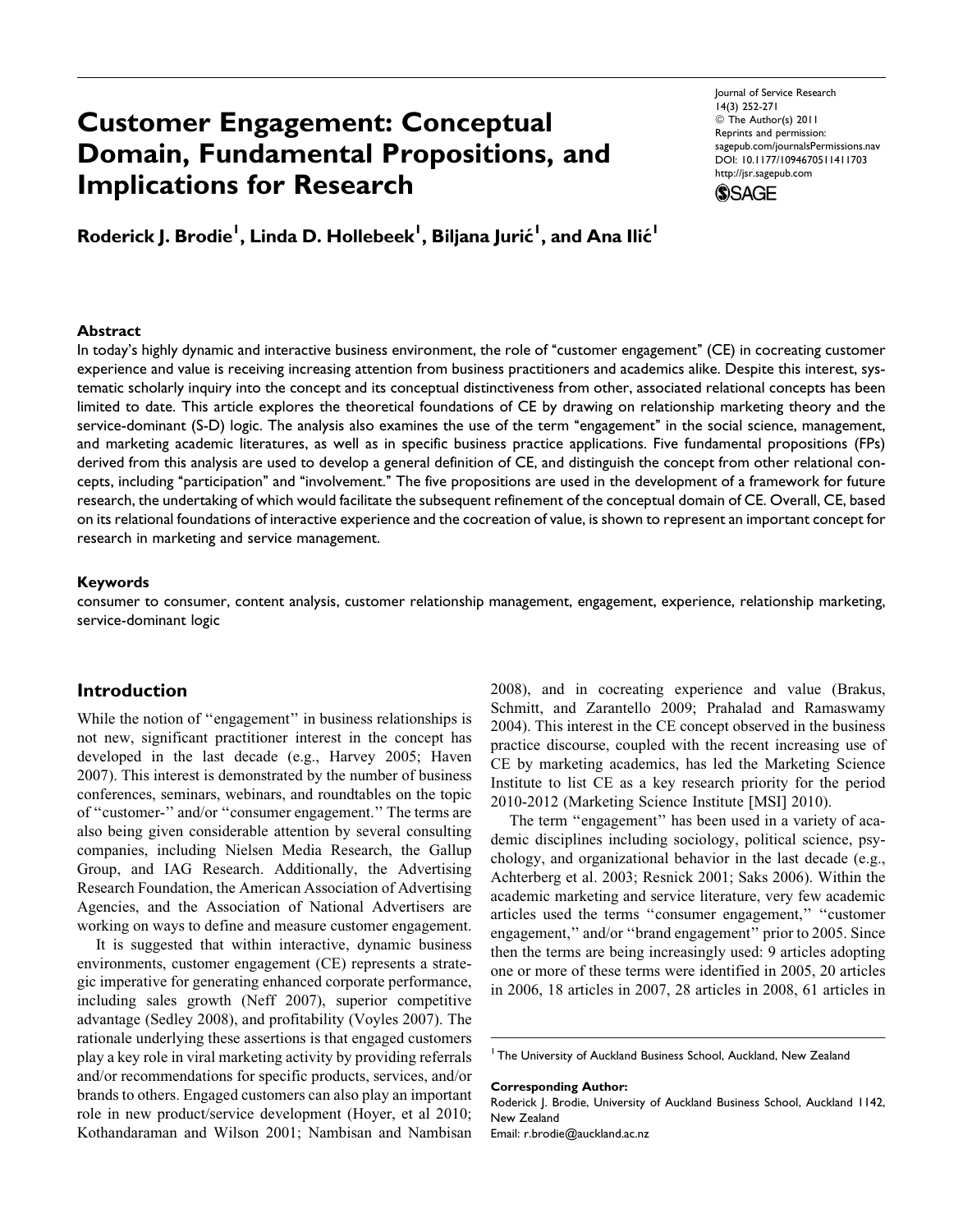2009, and 65 articles in 2010. Despite the growing popularity of the term ''engagement,'' few authors have attempted to define the concept, or examine how it differs from similar relational concepts, such as participation and involvement. Exceptions include Patterson, Yu, and de Ruyter (2006), Vivek, Beatty, and Morgan (2010), Hollebeek (2011), and Mollen and Wilson (2010), who define CE in terms of a psychological state. Bowden (2009a), by contrast, views CE as a psychological process, which drives customer loyalty. While these authors highlight different aspects of CE, relatively little attention is paid to the conceptual foundations underlying the concept.

We suggest that the conceptual roots of CE may be explained by drawing on theory addressing interactive experience and value cocreation within marketing relationships. Recently, Vargo and Lusch (2004, 2008a) have formally articulated this perspective as the ''service-dominant (S-D) logic'' of marketing. This theoretical lens offers ''a transcending view of relationships,'' which contrasts with a more traditional, transactional view of marketing relationships, labeled the ''goods-dominant'' perspective (Vargo 2009). This broader relational perspective recognizes that specific consumer behavior outcomes are generated by customers' particular interactive, value cocreative experiences with organizations and/or other stakeholders.

The 2010 Journal of Service Research Special Issue titled ''Customer Engagement'' is of particular relevance to advancing engagement research in marketing. Van Doorn et al. (2010) address ''customer engagement behaviors,'' which result from motivational drivers including word-of-mouth activity, customer-to-customer (C2C) interactions and/or blogging activity. The authors suggest ''customer engagement behaviors go beyond transactions'' (cf. MSI 2010), and may be defined as ''customers' behavioral manifestations that have a brand- or firm-focus, beyond purchase, resulting from motivational drivers'' (p. 254). Based on this rationale, the authors develop a theoretical model linking customer engagement behaviors to specific customer-, firm-, and contextual antecedents and consequences.

This article builds on the research published in the 2010 Journal of Service Research Special Issue on CE. Its contribution lies in the provision of a broader and more rigorous theoretical analysis of the CE concept in order to define its conceptual domain and provide a general definition. The article is divided into three main sections. The first section provides the theoretical foundations of engagement by examining the concept within the marketing, social science, and management literatures. In the second section, five fundamental propositions (FPs) are developed, which are used to arrive at a general definition of CE. This general definition provides a conceptualization that is applicable across a range of situations, rather than limited to a particular situation. The final section derives a set of implications for future research.

## Conceptual Foundations of CE

## Exploring Theoretical Roots

We draw on theory addressing marketing relationships and interactive service experience to examine the conceptual

foundations of the emerging CE concept. This perspective of relationships and service management was first explored by the Nordic School three decades ago (Grönroos 2010; Gummesson 1994), although Vargo and Lusch's (2004) seminal article provides a more formal expression of this perspective, which the authors term the ''service-dominant (S-D) logic.'' The S-D logic, currently, is articulated using a set of 10 foundational premises depicting marketing relationships typified by customers' interactive, cocreative experiences with other stakeholders, including service personnel, firms, and/or other customers (Vargo and Lusch 2008a).

Four of the foundational premises underlying the S-D logic are of particular relevance for determining the conceptual foundations underlying the emerging CE concept (Vargo and Lusch 2008a, p. 7). Premise 6 states "The customer is always a cocreator of value," which highlights the interactive, cocreative nature of value creation between customers and/or other actors within service relationships. Further, Premise 9 states "All social and economic actors are resource integrators,'' which implies the context of value creation to occur within networks. In justifying these premises, Vargo and Lusch (2008b, p. 32) state:

''... the service for service foundation of S-D logic provides the motivation for interaction and network development. That is, we serve—use our network of resources for others' benefit (individually and collectively)—in order to obtain service from others. Service, as used in the S-D logic, identifies the logic of interactivity. (Italics added)''

Moreover, Premise 10 states "Value is always uniquely and phenomenologically determined by the beneficiary.'' Specifically, Premise 10 emphasizes the highly experiential, inherently subjective, and contextual nature of the value cocreation concept. This particular premise has its roots in the notion of the ''experience economy'' (Pine and Gilmore 1999), ''service encounters,'' and ''servicescapes'' (Bitner 1992). For example, Schembri (2006, p. 388) suggests that within the S-D logic, customers typically, act as ''prosumers'' in the way they create unique experiences; ''therefore [they] are not merely recipients, nor co-producers as in the rationalistic sense, but cocreators of their service experience.'' Finally Premise 8 states: "A service-centered view is inherently customeroriented and relational,'' which highlights the transcending, relational nature of service (cf. Vargo 2009). In this context, service is viewed to generate specific customer benefits through the cocreation value with other actors in specific service relationships by virtue of focal interactions and/or interactive experiences.

These four premises, in particular, provide a conceptual foundation for the development of the CE concept, which reflects customers' interactive, cocreative experiences with other stakeholders in focal, networked service relationships. Specifically, Lusch and Vargo (2010) suggest particular interactive, cocreative customer experiences may be interpreted as the act of ''engaging.'' Further, Vivek, Beatty, and Morgan (2010), recognize the central role of CE from what the authors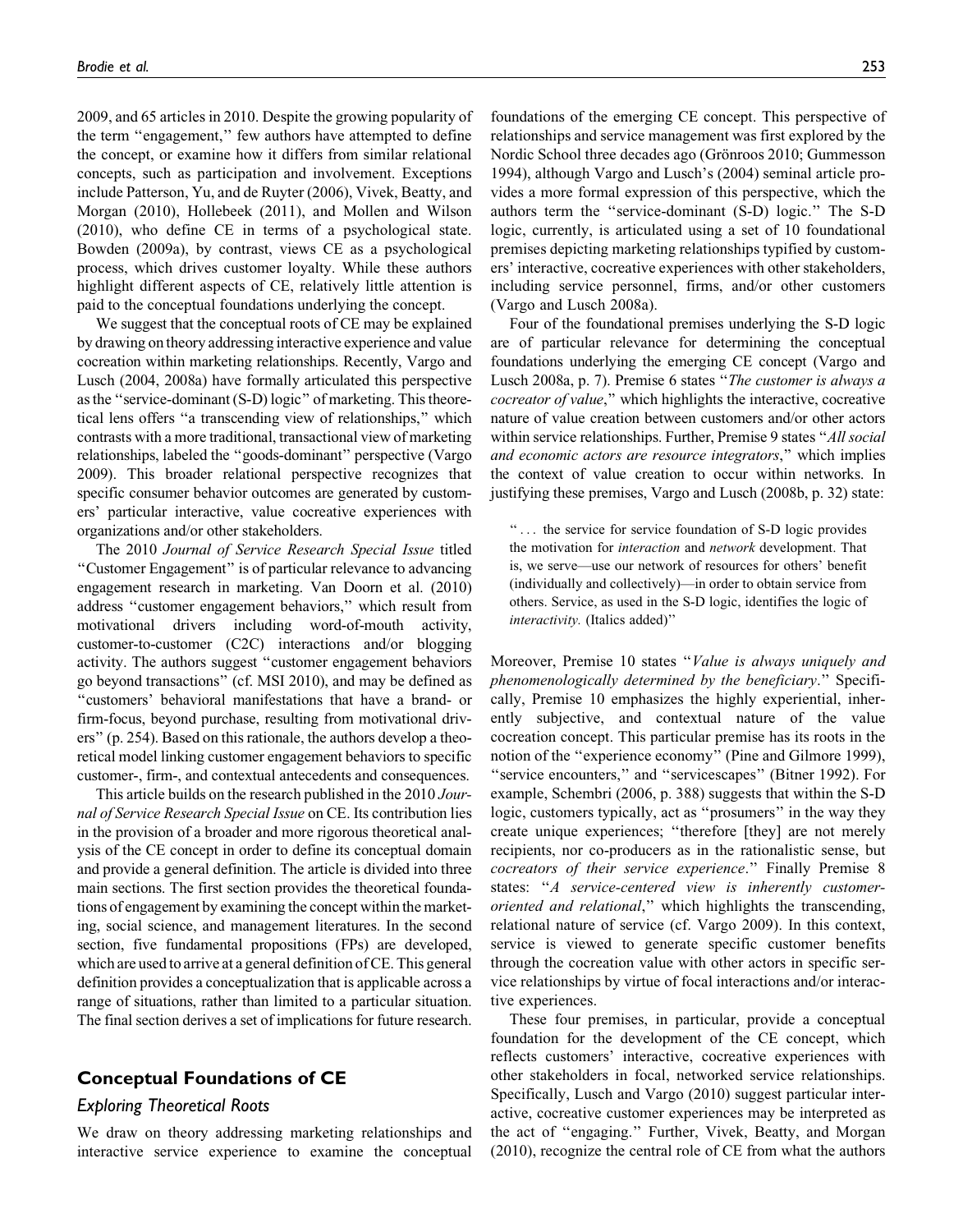term an ''expanded relationship marketing'' perspective. They note this perspective highlights the importance of establishing and maintaining enduring, value-laden interactive customer relationships (e.g., Christopher, Payne, and Ballantyne 1993; Morgan and Hunt 1994), and value cocreation (e.g., Prahalad and Ramaswamy 2004).

Further support for the S-D logic underpinning the conceptual roots of CE is provided by scrutiny of recent literature authored by a diversity of scholars. Specifically, we identified over 50 academic articles using the terms ''engage'' and/or ''engagement'' in discussions addressing the S-D logic. The majority of these articles were published since 2007, with two thirds of these addressing specific business-to-consumer (B2C) relationships, and the remaining one third addressing businessto-business (B2B) relationships. Content analysis of these articles indicated the terms ''engage'' and/or ''engagement'' are typically used in discussions about processes, cocreation, solution development and/or utilization, interactions and/or relevant, marketing-based forms of service exchange. In the research addressing B2C relationships, the terms ''engage'' and/or ''engagement'' are also linked to customer and/or brand experience, emotion, creativity, collaboration, learning, and/or (brand) community interactions.

Of particular note is that the terms ''engage'' and/or ''engagement'' appear to replace more traditional relational concepts, including ''involvement'' and/or ''participation.'' For example, Schau, Muñiz, and Arnould's (2009) recent research examining value creation in brand communities draws on the terms ''engage'' and/or ''engagement'' 75 times, while refraining from the use of the terms ''involvement'' and/or ''participation'' altogether. However, despite the relatively profuse usage of the terms ''engage/engagement'' in literature addressing the S-D logic, little explicit attention is given to the conceptualization of the term, nor its conceptual distinctiveness from more traditional concepts.

# Engagement Conceptualizations in Social Science, Management and Practitioner Literature

The use of the term ''engagement'' has been traced back to the 17th century, when it was used to describe a number of notions, including a moral or legal obligation, tie of duty, betrothal, employment, and/or military conflict (Oxford English Dictionary 2009). However, since then more volitional (e.g., Jennings and Stoker 2004) and/or discretionary (Frank, Finnegan, and Taylor 2004) interpretations of the concept have emerged in the literature, including those addressing the notion of ''connection," "attachment," "emotional involvement," and/or "participation'' used to describe specific engagement forms (e.g., London, Downey, and Mace 2007). At the meta-level, "engagement," as a form of social, interactive behavior, has been characterized as a transient *state* occurring within broader relevant engagement processes developing over time (e.g., Bryson and Hand 2007; Huo, Binning, and Molina 2009).

In the last two decades, the term ''engagement'' has been used extensively in fields including psychology, sociology, political science, and organizational behavior, leading to a variety of conceptual approaches that highlight different aspects of the concept (Hollebeek 2011; Ilic 2008). For example, while "civic engagement" has been studied in sociology (Jennings and Stoker 2004; Mondak et al. 2010), ''social engagement'' has been examined in the field of psychology (Achterberg et al. 2003; Huo, Binning, and Molina 2009). Further, educational psychology has explored ''student engagement'' (Bryson and Hand 2007; Hu 2010), while political science examined the ''engagement of nation states'' (Kane 2008; Resnick 2001). Moreover, in the organizational behavior/management literature, the terms "employee engagement" (Catteeuw, Flynn and Vonderhorst 2007; Crawford, LePine, and Rich 2010) and "stakeholder engagement" (Greenwood 2007; Noland and Phillips 2010) have been explored.

Appendix A illustrates the diversity in the ways engagement has been defined across a range of social science disciplines, thus extending our understanding of the engagement concept beyond the marketing discipline. The appendix also provides an understanding of the predominantly cognitive, emotional, and/or behavioral dimensionality of CE by showing the different proposed dimensions of specific engagement forms identified from the literature review. As such, the reviewed definitions predominantly represent engagement as a multidimensional concept. However, the expression of specific cognitive, emotional, and/or behavioral dimensions varies considerably across engagement actors (i.e., engagement subjects/ objects) and/or contexts.

Moreover, the initial use of the term ''engagement'' in the business practice discourse was traced back to Appelbaum (2001). Over the last decade, a range of definitions has been suggested for various engagement forms, which illuminate the concept from different stakeholder and/or contextual perspectives (e.g., customer behavior, online communities, etc.). To illustrate this diversity, a selection of definitions is provided in Appendix B.

The definitions in Appendices A and B portray the occurrence of salient engagement states within broader engagement processes characterized by specific interactions and/or experiences between a focal engagement subject (e.g., student; customer) and object (e.g., course/module; brand, product, or organization, respectively). Specific engagement objects may range from individuals (e.g., a particular person) to collective objects (e.g., a specific political institution; Kane 2008).

The literature review indicated a prominence of the multidimensional (i.e., cognitive, emotional, and/or behavioral) perspective of engagement. However, despite the prominence of the multidimensional perspective, over 40% of the definitions reviewed in the academic and business practice literature expressed engagement as a unidimensional concept and as such, focused on *either* the emotional, *or* cognitive, *or* behavioral aspect of engagement. The behavioral dimension in particular, appears dominant within the unidimensional perspective. However, although the unidimensional approaches possess the merit of simplicity, they fall short in reflecting the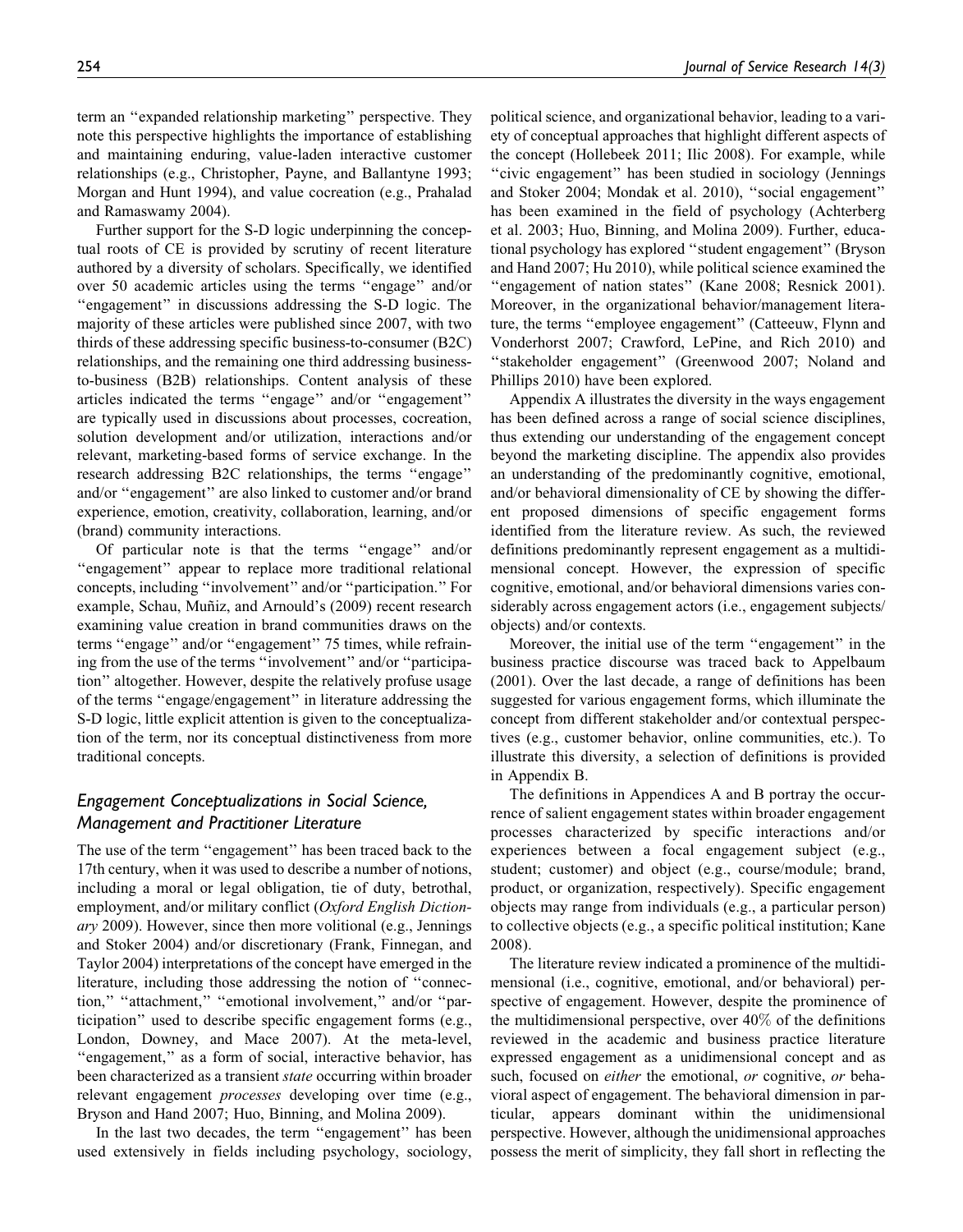| <b>Engagement Dimensionality</b> | Social Science and Management Literatures | <b>Business Practice Literature</b> |
|----------------------------------|-------------------------------------------|-------------------------------------|
| Unidimensional                   |                                           |                                     |
| Emotional                        | Catteeuw et al. (2007)                    | Heath (2007)                        |
|                                  | Roberts and Davenport (2002)              | Campanelli (2007)                   |
|                                  |                                           | Shevlin (2007b)                     |
|                                  |                                           | Smith & Wallace (2010)              |
| Cognitive                        | Blumenfeld and Meece (1988)               |                                     |
|                                  | Guthrie (2001)                            |                                     |
|                                  | Guthrie and Cox (2001)                    |                                     |
| Behavioral                       | Balsano (2005)                            | McConnell (2006)                    |
|                                  | Pomerantz (2006)                          | Peppers and Rogers (2005)           |
|                                  | Downer, Sara, and Robert (2007)           | Peterson (2007)                     |
|                                  | Saczynski et al. (2006)                   | Ghuneim (2006)                      |
|                                  | Achterberg et al. (2003)                  | Jasra (2007)                        |
|                                  | Grudens-Schuck (2000)                     |                                     |
| Multidimensional                 |                                           |                                     |
| Cognitive/Emotional              | Koyuncu, Ronald, and Lisa (2006)          | Passikoff (2006)                    |
|                                  | London, Geraldine, and Shauna (2007)      | Harris (2006)                       |
|                                  | Marks (2000)                              |                                     |
|                                  | Marks and Printy (2003)                   |                                     |
| Emotional/Behavioral             | Norris, Jean, and Garth (2003)            | Shevlin (2007a)                     |
|                                  | Huo, Binning, and Molina (2009)           |                                     |
| Cognitive/Behavioral             | Bejerholm and Eklund (2007)               | Sedley (2008)                       |
|                                  | Kane (2008)                               | ARF (2006)                          |
|                                  | Matthews et al. (2010)                    | Harvey (2005)                       |
|                                  | Hu (2010)                                 | Haven (2007)                        |
|                                  |                                           | Owyang (2007)                       |
| Cognitive/Emotional/Behavioral   | Macey and Schneider (2008)                | Appelbaum (2001)                    |
|                                  |                                           | PeopleMetrics (2010)                |

Table 1. Engagement Dimensionality: Unidimensional Versus Multidimensional Views

rich conceptual scope of engagement. Table 1 provides an overview of the specific (cognitive, emotional, and behavioral) engagement dimensionality adopted in the literature reviewed.

Several investigations within the social science and management disciplines recognize the occurrence of fluctuations in focal engagement levels across ''engagement states,'' which are observed within broader, iterative engagement processes. Specific illustrations of this observation include research addressing ''civic engagement'' (e.g., Balsano 2005; Jennings and Zeitner 2003), ''stakeholder engagement'' (e.g., Greenwood 2007; Grudens-Schuck 2000), ''engagement of [nation] states'' (Kane 2008; Resnick 2001), ''social engagement'' (e.g., Achterberg et al. 2003; Bejerholm and Eklund 2007; Huo, Binning, and Molina 2009; Saczynski et al. 2006) and ''student engagement'' (e.g., Bryson and Hand 2007; Marks 2000; Marks and Printy 2003; Vibert and Shields 2003).

The review also indicates that focal engagement processes may range from short-term and/or highly variable, to longterm, and/or relatively stable manifestations of engagement (Fredricks, Blumenfeld, and Paris 2004). Further, while the subject's engagement levels at the onset of the engagement process typically are relatively low, these tend to develop over time under particular, conducive contextual conditions (Bejerholm and Eklund 2007), including specific favorable interactions fostering individuals' engagement levels over the course of specific interactions.

# Engagement Conceptualizations in the Marketing Literature

The terms "consumer engagement" and "customer engagement'' have transpired in the academic marketing and service literature only in the last 5 years. In contrast to the social science, management, and business practice literatures, which offer a plethora of definitions of relevant engagement forms, relatively few attempts at the systematic conceptualization of CE have been observed in the marketing literature to date. The conceptualizations identified in a literature review are summarized in Table 2.

The most comprehensive definitions acknowledging the existence of cognitive, emotional, and behavioral dimensions comprising the CE concept are provided by authors including Patterson, Yu, and de Ruyter (2006), Vivek, Beatty, and Morgan (2010), Hollebeek (2011), and Mollen and Wilson (2010). In developing their definitions these authors, typically, draw on the literatures available from related fields (e.g., social psychology). For instance, drawing on organizational behavior research, Patterson, Yu, and de Ruyter (2006) propose four specific CE components, including (a) absorption: the level of customer concentration on a focal engagement object, such as a brand/organization, thus reflecting the cognitive dimension of engagement; (b) dedication: a customer's sense of belonging to the organization/brand, which corresponds to the emotional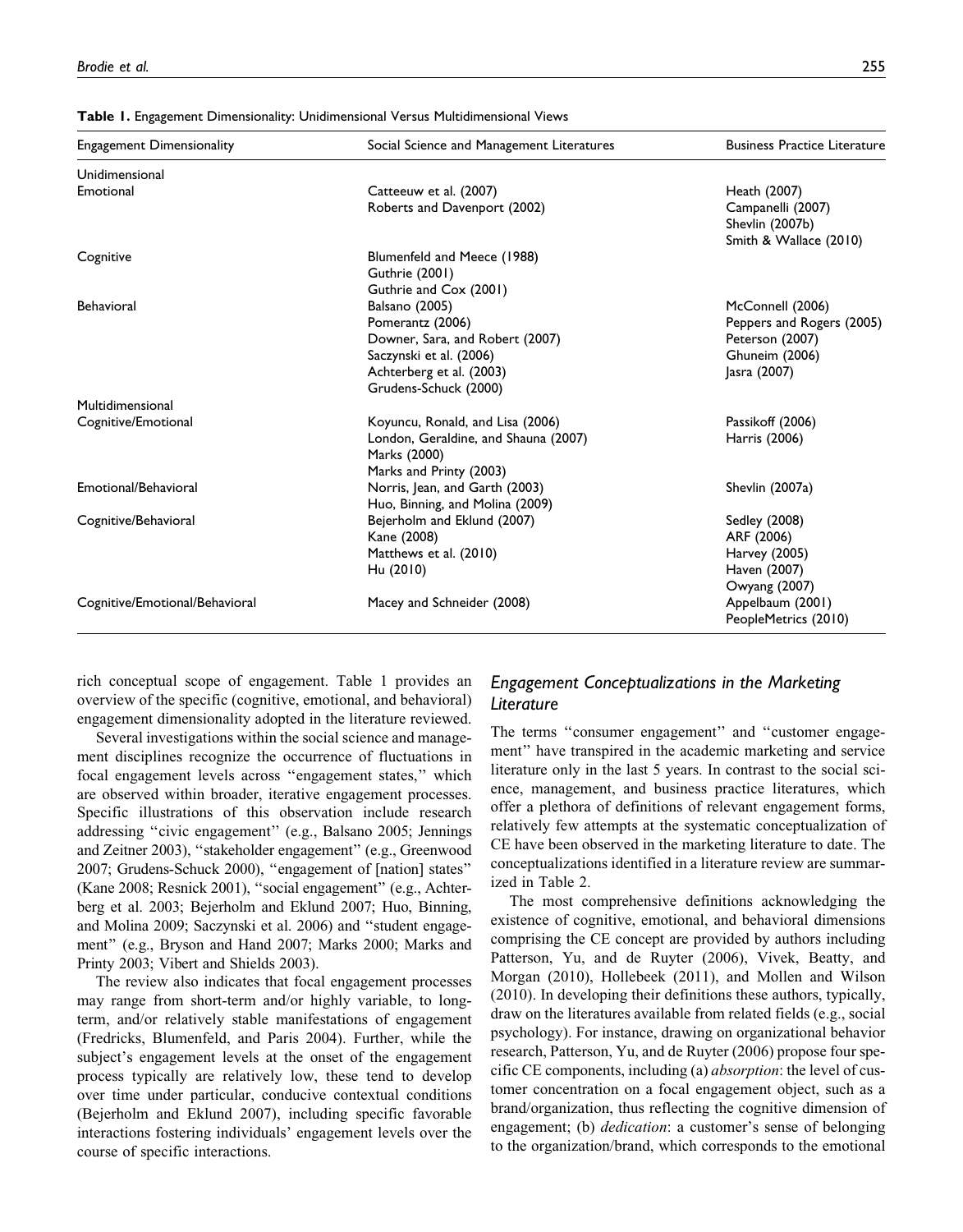|                                  | Table 2. Engagement Conceptualizations and Dimensionality in the Marketing Literature |                                                                                                                                                                                                                                                                                                                                                        |                                                                                                                |
|----------------------------------|---------------------------------------------------------------------------------------|--------------------------------------------------------------------------------------------------------------------------------------------------------------------------------------------------------------------------------------------------------------------------------------------------------------------------------------------------------|----------------------------------------------------------------------------------------------------------------|
| Authors                          | Concept                                                                               | Definition                                                                                                                                                                                                                                                                                                                                             | Dimensionality                                                                                                 |
| Patterson et al. (2006)          | Customer engagement                                                                   | and emotional presence in their relationship<br>The level of a customer's physical, cognitive,<br>with a service organisation                                                                                                                                                                                                                          | Multidimensional: Absorption (C), dedication<br>(E), vigor/interaction (B)                                     |
| Vivek, Beatty, and Morgan (2010) | Consumer engagement                                                                   | connection with the organization's offerings<br>& activities initiated by either the customer<br>The intensity of an individual's participation &                                                                                                                                                                                                      | ≃<br>Multidimensional: C, E,                                                                                   |
| Mollen and Wilson (2010)         | Online brand engagement                                                               | other computer-mediated entities designed<br>commitment to an active relationship with<br>the brand as personified by the website or<br>The customer's cognitive and affective<br>or the organization                                                                                                                                                  | cessing (C), instrumental value (C), experi-<br>Multidimensional: Sustained cognitive pro-<br>ential value (E) |
| Bowden (2009a)                   | Customer engagement process                                                           | loyalty forms for new customers of a service<br>underlying mechanisms by which customer<br>A psychological process that models the<br>to communicate brand value                                                                                                                                                                                       | Multidimensional: C, E, B <sup>a</sup>                                                                         |
| Van Doorn et al. (2010)          | Customer engagement behavior                                                          | Customers' behavioral manifestation toward a<br>from motivational drivers such as word-of-<br>brand or firm, beyond purchase, resulting<br>brand as well as the mechanisms by which<br>purchase customers of a service brand<br>loyalty may be maintained for repeat                                                                                   | Unidimensional: B                                                                                              |
| Hollebeek (2011)                 | Customer brand engagement                                                             | cognitive, emotional, and behavioral activity<br>brand-related and context-dependent state<br>other customers, blogging, writing reviews.<br>mouth activity, recommendations, helping<br>of mind characterized by specific levels of<br>The level of a customer's motivational,                                                                        | ≃<br>Multidimensional: C, E.                                                                                   |
| Pham and Avnet (2009)            | Engagement behavior                                                                   | from a pattern of action or withdrawal with<br>Finds that engagement "seems to be inferred<br>in brand interactions.                                                                                                                                                                                                                                   | Multidimensional: C, B <sup>a</sup>                                                                            |
| Higgins and Scholer (2009)       | Engagement                                                                            | individuals are to approach or repel a target,<br>consequences of a particular attraction or<br>the more value is added to or subtracted<br>absorbed or engrossed in something (i.e.<br>A state of being involved, occupied, fully<br>sustained attention), generating the<br>repulsion force. The more engaged<br>respect to a target object (p. 116) | ឹ<br>Multidimensional: C, E,                                                                                   |
|                                  |                                                                                       | from it.                                                                                                                                                                                                                                                                                                                                               |                                                                                                                |

Engagement dimensionality: C, Cognitive; E, Emotional; B, Behavioral. Engagement dimensionality: C, Cognitive; E, Emotional; B, Behavioral.<br><sup>a</sup> Inferred from, rather than made explicit in, the relevant research. Inferred from, rather than made explicit in, the relevant research.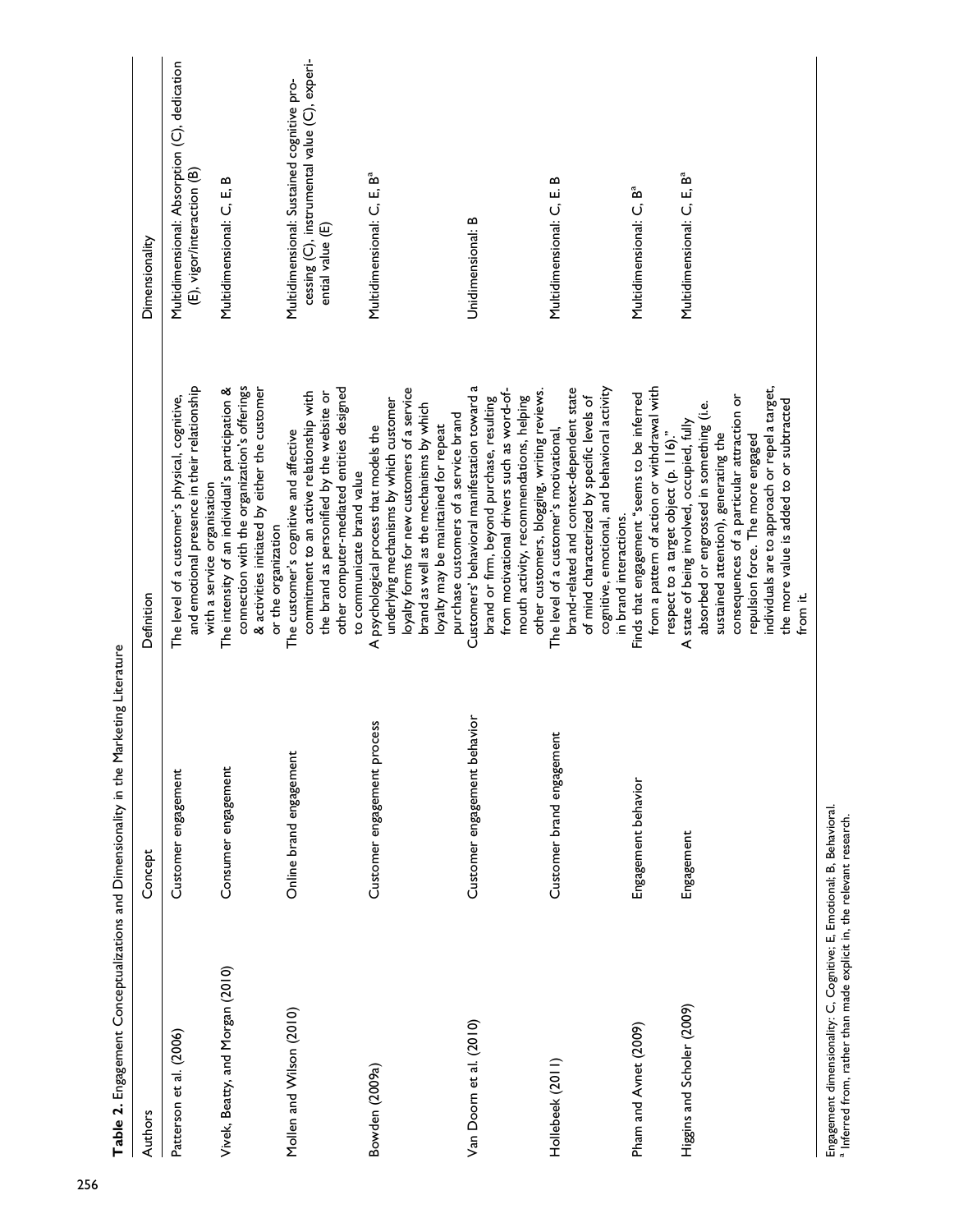dimension of engagement; (c) vigor: a customer's level of energy and mental resilience in interacting with a focal engagement object; and (d) *interaction*: the two-way communications between a focal engagement subject and object. The latter two dimensions (i.e., ''vigor'' and ''interaction'') reflect the behavioral dimension of engagement. In contrast, Vivek, Beatty, and Morgan (2010), by focusing on specific actions and/or interactions, view CE from a predominantly behavioral perspective. Specifically, the cognitive and emotional dimensions of engagement identified in the literature review are implied only by the term ''connection'' in the authors' proposed definition.

Drawing on a range of social science and management research, Hollebeek (2011, p. 6) defines ''customer brand engagement'' as ''the level of a customer's motivational, brand-related, and context-dependent state of mind characterized by specific levels of cognitive, emotional, and behavioral activity in brand interactions.'' Further, Mollen and Wilson (2010, p. 5) view online ''brand engagement'' to comprise the dimensions of ''sustained cognitive processing,'' ''instrumental value'' (i.e., utility and relevance), and ''experiential value'' (i.e., emotional congruence with the narrative schema encountered in computer-mediated entities). The authors also distinguish the concept from ''involvement.'' Specifically, CE is suggested to extend beyond involvement in that it encompasses a proactive, interactive customer relationship with a specific engagement object (e.g., a brand). Accordingly, the authors posit CE transcends beyond ''the mere exercise of cognition,'' and ''unlike involvement, requires the satisfying of experiential value, as well as instrumental value.'' This argument is consistent with the view of CE within the transcending view of relationships articulated within the S-D logic, which highlights interactivity and customer experience (e.g., Vargo 2009).

Bowden (2009a) describes CE as ''a psychological process'' driving customer loyalty, while Van Doorn et al. (2010) and Pham and Avnet (2009) focus on specific CE behaviors by defining the concept primarily with reference to the specific types and/or patterns of focal engagement activities. Further engagement, according to Higgins and Scholer's (2009) Regulatory Engagement Theory, refers to ''a [consumer's] state of being occupied, fully-absorbed or engrossed,'' thus generating ''a level of attraction to, or repulsion from, a focal engagement object.'' The authors recognize the existence of not only positive expressions of engagement (e.g., bonding; i.e., by virtue of being *attracted to* the object) but also potentially negative expressions of the concept (e.g., dissociating from an object). Of note is that the marketing literature, to date, has focused predominantly on *positive*, as opposed to negative, expressions of engagement.

Moreover, CE with advertising and/or specific media has been examined in advertising research (e.g., Woodard 2006). In this field, CE has been linked to superior advertising effectiveness (Calder and Malthouse 2005, 2008; Calder, Malthouse, and Schädel 2009; Wang 2006). For instance, Calder and Malthouse (2008, p. 5), focusing on the experiential aspects of CE, define ''media engagement'' as ''the sum of the motivational experiences consumers have with a media product.''

These authors, in addition to Van Doorn et al. (2010), explicitly refer to the motivational nature of CE, which is also implicit in the work by Mollen and Wilson (2010), Vivek, Beatty, and Morgan (2010), Patterson, Yu, and de Ruyter (2006), Pham and Avnet (2009), and Higgins and Scholer (2009).

Further, Algesheimer, Dholakia, and Hermann (2005), who explore the effects of consumers' identification with a specific brand community, define ''brand community engagement'' as ''a consumer's intrinsic motivation to interact and cooperate with community members.'' Moreover, Sprott, Czellar, and Spangenberg (2009) address the concept of ''brand engagement in self-concept,'' which, lamentably, fails to fully reflect the rich, interactive nature of CE as outlined above.

## **Summary**

The preceding analysis has shown the S-D logic, and the existence of transcending service relationships, provides the broader conceptual domain within which CE is embedded. Specifically, this theoretical lens highlights the role of interactive customer experience and cocreated value as the underlying conceptual foundations of CE. Engagement, unlike traditional relational concepts, including ''participation'' and ''involvement," is based on the existence of focal interactive customer experiences with specific engagement objects (e.g., a brand).

By extending and refining the insights obtained from the review of the social science, management, and practitioner literatures (cf. Hollebeek 2011; Ilic 2008), the present analysis arrives at five themes, which may be used as a basis for the development of a general definition of CE. The first theme posits that CE reflects a customer's particular psychological state induced by the individual's specific interactive experiences with a focal engagement object (e.g., a brand). A second theme asserts specific CE states to occur within broader, dynamic processes typified by the cocreation of value. It is these first and second themes, which distinguish engagement from the ''participation'' and ''involvement'' concepts, because the latter fail to reflect the notion of interactive, cocreative experiences as comprehensively as does CE. A third theme views engagement to play a central role in service relationships where other relational concepts act as specific engagement antecedents and/or consequences. A fourth theme posits engagement be a multidimensional—cognitive, emotional, and behavioral—concept, where the expression of the specific cognitive, emotional, and behavioral dimensions is stakeholder- (e.g., customer) and/or context-dependent. A final theme asserts engagement to occur within specific sets of context-dependent conditions generating different CE levels.

# Fundamental Propositions and General **Definition**

## Fundamental Propositions

A ''conceptual domain'' defines the scope and delineation of a concept (Jarvis, MacKenzie, and Podsakoff 2003; MacKenzie,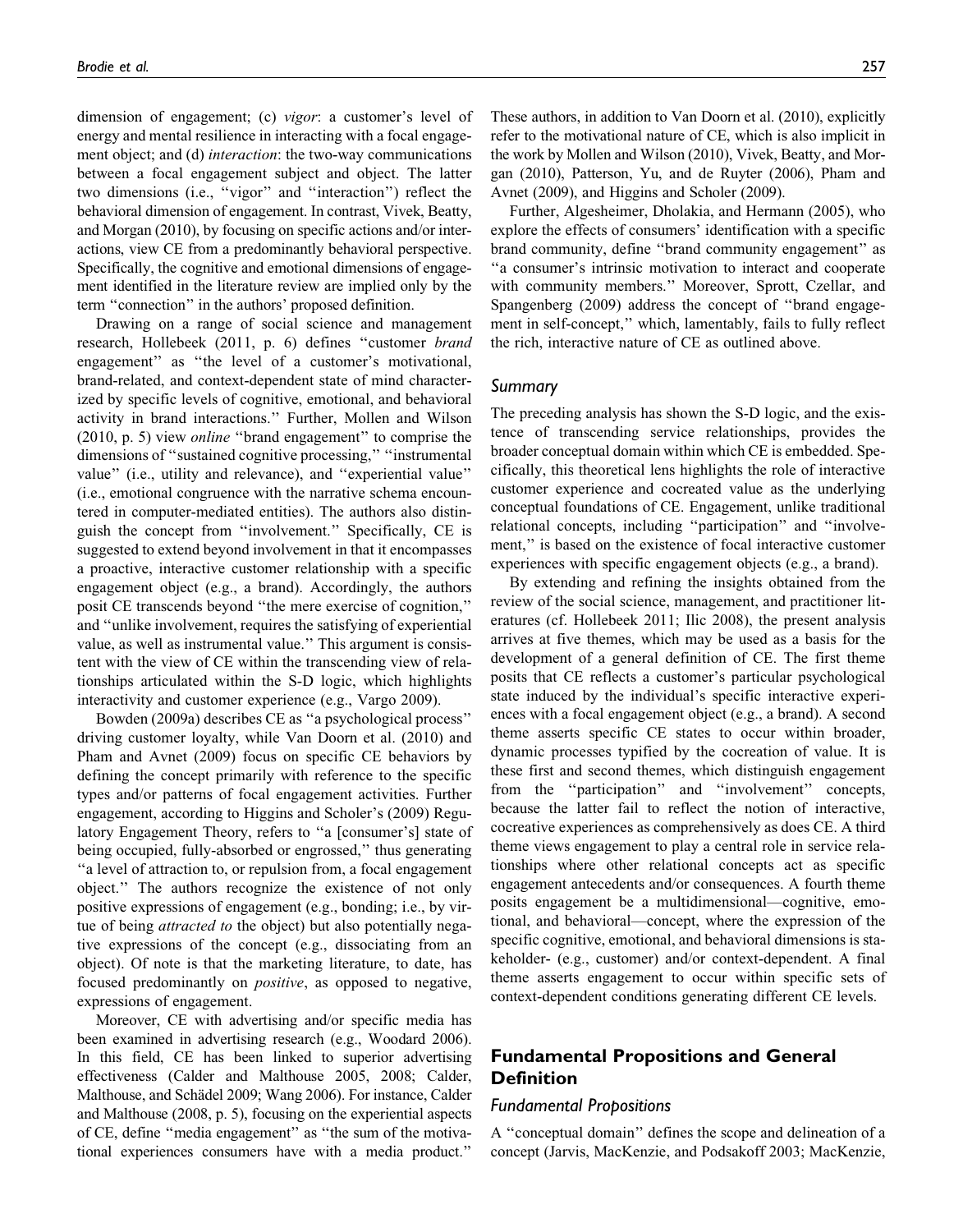|                 | Fundamental Proposition                                                                                                                                                | Justification                                                                                                                                                                                                                                                                                                                                                                                                                                                                                                                                                                                                                   |
|-----------------|------------------------------------------------------------------------------------------------------------------------------------------------------------------------|---------------------------------------------------------------------------------------------------------------------------------------------------------------------------------------------------------------------------------------------------------------------------------------------------------------------------------------------------------------------------------------------------------------------------------------------------------------------------------------------------------------------------------------------------------------------------------------------------------------------------------|
| <b>FPI</b>      | CE reflects a psychological state, which occurs by<br>virtue of interactive customer experiences with a<br>focal agent/object within specific service<br>relationships | The focal agent/object a customer interacts with may be a brand,<br>$\bullet$<br>product, or organization<br>Focal CE behaviors that have a brand- or firm-focus extend<br>$\bullet$<br>beyond transactions/purchase (Van Doorn et al. 2010)<br>Two-way interactions generating CE may occur within a broader<br>$\bullet$<br>network of customers, stakeholders, and other actors in specific<br>service relationships                                                                                                                                                                                                         |
| FP <sub>2</sub> | CE states occur within a dynamic, iterative process<br>of service relationships that cocreates value                                                                   | CE processes may range from short- to long-term, relatively stable<br>to highly-variable processes typified by CE levels varying in com-<br>plexity over time<br>CE occurs within specific service relationships comprising<br>networked agents including customers, organizations, and other<br>stakeholders that cocreates value                                                                                                                                                                                                                                                                                              |
| FP3             | CE plays a central role within a nomological network<br>of service relationships                                                                                       | Required relational CE antecedents include "participation" and<br>"involvement," which may also extend to coincide, or occur con-<br>currently, with CE<br>Other potential relational antecedents may include "flow" and<br>"rapport"<br>CE relational consequences may include "commitment," "trust,"<br>"self-brand connections," consumers' "emotional attachment" to<br>focal brands, and "loyalty"<br>The iterative (cyclical) nature of the service relationships process<br>٠<br>implies that specific CE relational consequences may extend to act<br>as CE antecedents in subsequent CE (sub-) processes and/or cycles |
| FP <sub>4</sub> | CE is a multidimensional concept subject to a con-<br>text- and/or stakeholder-specific expression of<br>relevant cognitive, emotional, and behavioral<br>dimensions   | The relative importance of the particular cognitive, emotional,<br>and/or behavioral CE dimensions varies with the specific CE<br>stakeholders involved (i.e., engagement subject, e.g., customer;<br>engagement object, e.g., brand) and/or the set of situational<br>conditions, thus generating distinct CE complexity levels                                                                                                                                                                                                                                                                                                |
| FP <sub>5</sub> | CE occurs within a specific set of situational<br>conditions generating differing CE levels                                                                            | Specific interactions between a customer and a focal agent/object<br>and other actors within specific focal relationships may generate<br>different levels of cognitive, emotional, and/or behavioral CE<br>intensity, depending on specific CE stakeholder (e.g., customer,<br>brand) and contextual contingencies driving particular CE levels                                                                                                                                                                                                                                                                                |

Table 3. Fundamental Propositions Defining the Conceptual Domain of Customer Engagement (CE)

Podsakoff, and Jarvis 2005). Based on the key themes derived from the literature synthesis reported in the preceding sections, a set of five draft Fundamental Propositions was developed, which is used to define the conceptual domain of CE in this section. Furthermore, the FPs are used to facilitate the subsequent development of a general definition of CE. In developing the FPs and the general definition, the emphasis is on providing a conceptualization that will be applicable across a range of situations, rather than limited to a particular situation.

In order to strengthen and refine the FPs, to ensure the inclusion of all relevant engagement dimensions, and to enhance the clarity of the propositions, 16 academic experts in the area of CE were identified, solicited, and requested to evaluate the content of the FPs. Each of these 16 academics had published articles in the marketing literature within the topic area of engagement and service relationships in the last 5 years. Thirteen of these authors agreed to participate as an expert panel. An e-mail was sent to these authors with a draft version of Table 3 (i.e., the five FPs and the justification for each FP). The panel were asked to comment whether the FPs adequately captured the conceptual domain of CE, and whether the FPs sufficiently delineated the concept from other relational concepts, including ''involvement'' and ''participation.'' The panel provided considerable written feedback with several of the panelists writing over a page of feedback. The responses focused specifically on the conceptual delineation of CE, relative to other concepts (e.g., involvement, participation), and the dynamic nature of focal engagement processes.

The findings obtained from the literature review, in addition to the panelists' feedback, were used to derive the following five FPs. Specifically, we refined the wording of the draft propositions based on the panel's feedback, and a re-examination of the literature. The final five FPs are:

- FP1: CE reflects a psychological state, which occurs by virtue of interactive customer experiences with a focal agent/object within specific service relationships.
- FP2: CE states occur within a dynamic, iterative process of service relationships that cocreates value.
- FP3: CE plays central role within a nomological network of service relationships.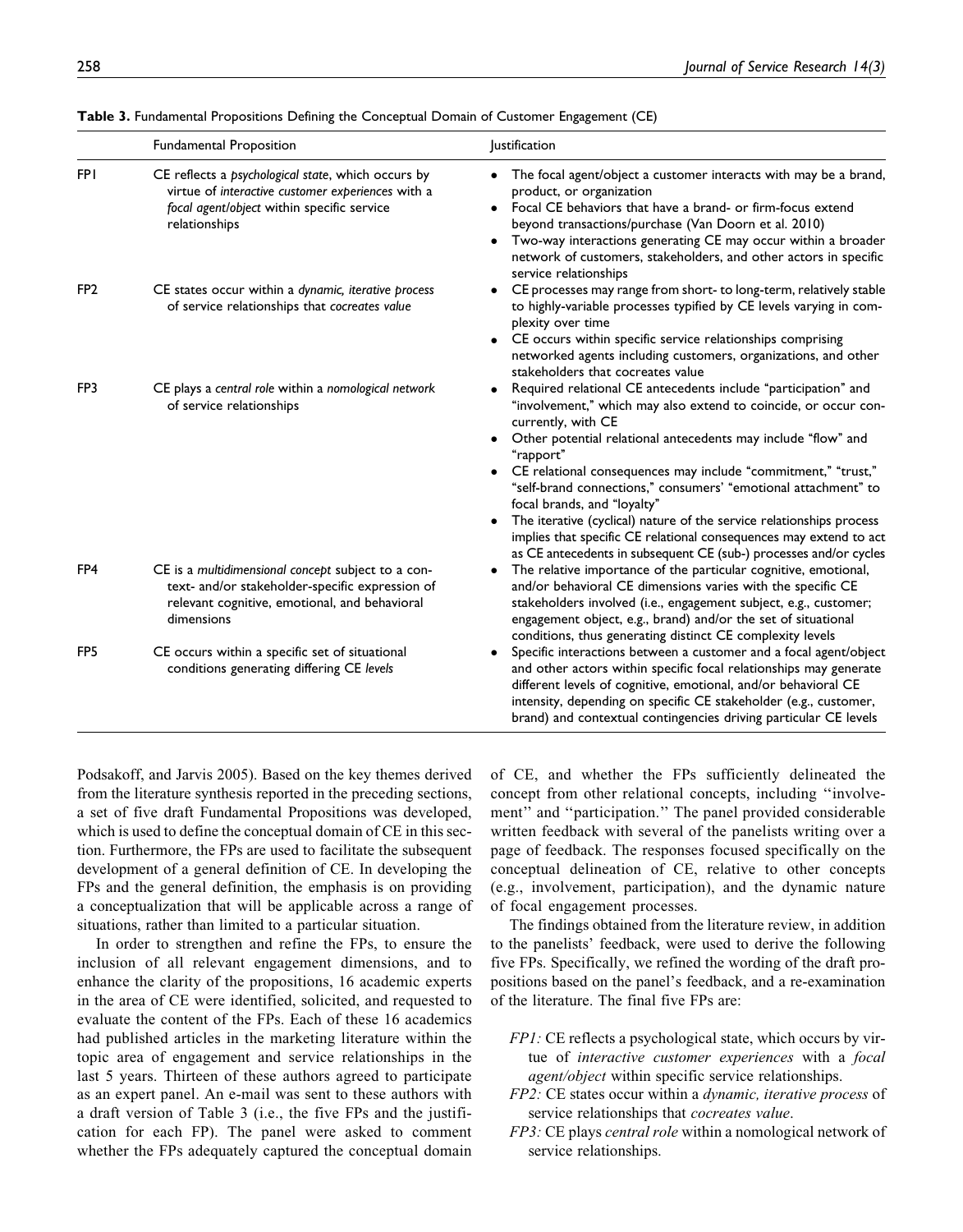- FP4: CE is a multidimensional concept subject to a context- and/or stakeholder-specific expression of relevant cognitive, emotional, and behavioral dimensions.
- FP5: CE occurs within a specific set of situational conditions generating differing CE levels.

A summary of the justifications for the FPs is presented in Table 3, while further detail is also provided in the following subsections.

FP1: CE is a psychological state, which occurs by virtue of interactive customer experiences with a focal agent/object within specific service relationships. The conceptual complexity of CE largely arises as a result of the concept's interactive, experiential nature inherent in specific service relationships. Specifically, CE occurs between a customer, a focal object, and/or other stakeholders in service relationships and as such, requires firsthand experiences (Hollebeek 2011). Concurring with the principles underlying the S-D logic, specific CE behaviors exhibited may extend beyond individual transactions and as such, include specific customers' pre- and/or post-purchase phenomenological experiences (cf. Van Doorn et al. 2010). Specific customer/firm interactions may also occur within a broader network of consumers, and/or other stakeholders in focal service relationships, thus suggesting CE may extend beyond dyadic interactive experiences.

In the business practice literature, several types of engagement objects have been cited, with the brand being a dominant object. For example, the Gallup Group's consultants indicate that CE consists of both ''rational loyalty'' and ''emotional attachment'' to a focal brand (Appelbaum 2001). Engaged customers may experience confidence in the brand, belief in its integrity, pride in the brand, and a passion for it (McEwen 2001, 2004; McEwen and Fleming 2003). Other engagement objects cited include specific products/services, a specific piece of communication (e.g., an advertisement), and/or specific communication channels (ARF 2006). The review highlights that specific interactive experiences are an indispensable component of a customer's particular engaged state (cf. Van Doorn et al. 2010). Such interactive experiences may include interactions with focal stimuli, such as the products or services available (Carù and Cova 2002), user message or content interactions (Cho and Leckenby 1997; Massey and Levy 1999), human-/computer-mediated interactions (Burgoon et al. 1999; Rasmussen 1986), and/or interpersonal interactions (Brodie et al. 2011; Haeckel 1998).

FP2: CE states occur within a dynamic, iterative process of service relationships that cocreates value. As discussed, the conceptual roots of CE lie within the expanded view of relationship marketing and the S-D logic, which highlights the importance of specific interactive, cocreative experiential processes by virtue of the occurrence of specific human interactions (Vargo and Lusch 2008a). Examples of such cocreated value include favorably perceived customer/firm communications, service delivery and/or dialogue, which may contribute to ensuing customer loyalty outcomes. Further, based on the S-D logic, specific cocreated value levels arise from specific interactions in focal service relationship contexts. Therefore, even if no such a priori value cocreative intent is observed, specific cocreated value levels emerge by virtue of focal interactive experiences.

Investigations within the social science and management disciplines recognize the dynamic nature of the engagement process, which is characterized by specific cyclical, iterative dynamics. Concurring with this observation, the expert panel suggested that specific CE relational consequences may extend to act as CE antecedents in subsequent CE processes and/or cycles over time, thus recognizing the iterative nature of the engagement process. As one panelist stated, these can be thought of as ''feedback loops over time:''

''While these [concepts] are relational antecedents, many of these can also be relational consequences; specifically participation, involvement, flow, and rapport. For instance, when customers are more engaged they will have higher participation (a behavioral consequence), [and] a better sense of rapport (a psychological consequence). Based on my logic—feedback loops over time—it seems to me that these can be consequences, as well as antecedents.''

The engagement process may be viewed as a series of aggregated engagement states (cf. Dunham, Klimczak, and Logue 1993; Zhou, Hall, and Karplus 1999). Based on this observation, the CE process may range from short-term to long-term, and/or relatively stable to highly variable, which may generate varying levels of CE intensity and complexity over time, as addressed in further depth under FP5. Moreover, the iterative nature of the CE process implies that through repeated, temporally dispersed interactions with a focal engagement object CE may reemerge, albeit at different levels, across interactions over time.

FP3: CE plays a central role within a nomological network of service relationships. As an emerging relational concept CE, by definition, does not operate in isolation. By contrast, the concept is embedded within a broader network of service relationships in which other relational concepts, such as ''involvement'' and/or ''participation,'' represent specific CE antecedents and/or consequences, respectively, within a nomological network of particular conceptual relationships. The analysis of the social science/management literatures and business practice discourse revealed a lack of consensus regarding the nature of specific concepts as CE antecedents, concurrent factors, and/or consequences. However, the expert panel agreed that CE played a central role in a broader nomological network of service relationships. As such, this observation serves as a further illustration of the iterative, process-based nature of aggregated CE states addressed under FP2.

Moreover, the nature of CE as a salient variable in service relationships is derived from the concept's interactive, experiential, and cocreative properties as addressed under FP2.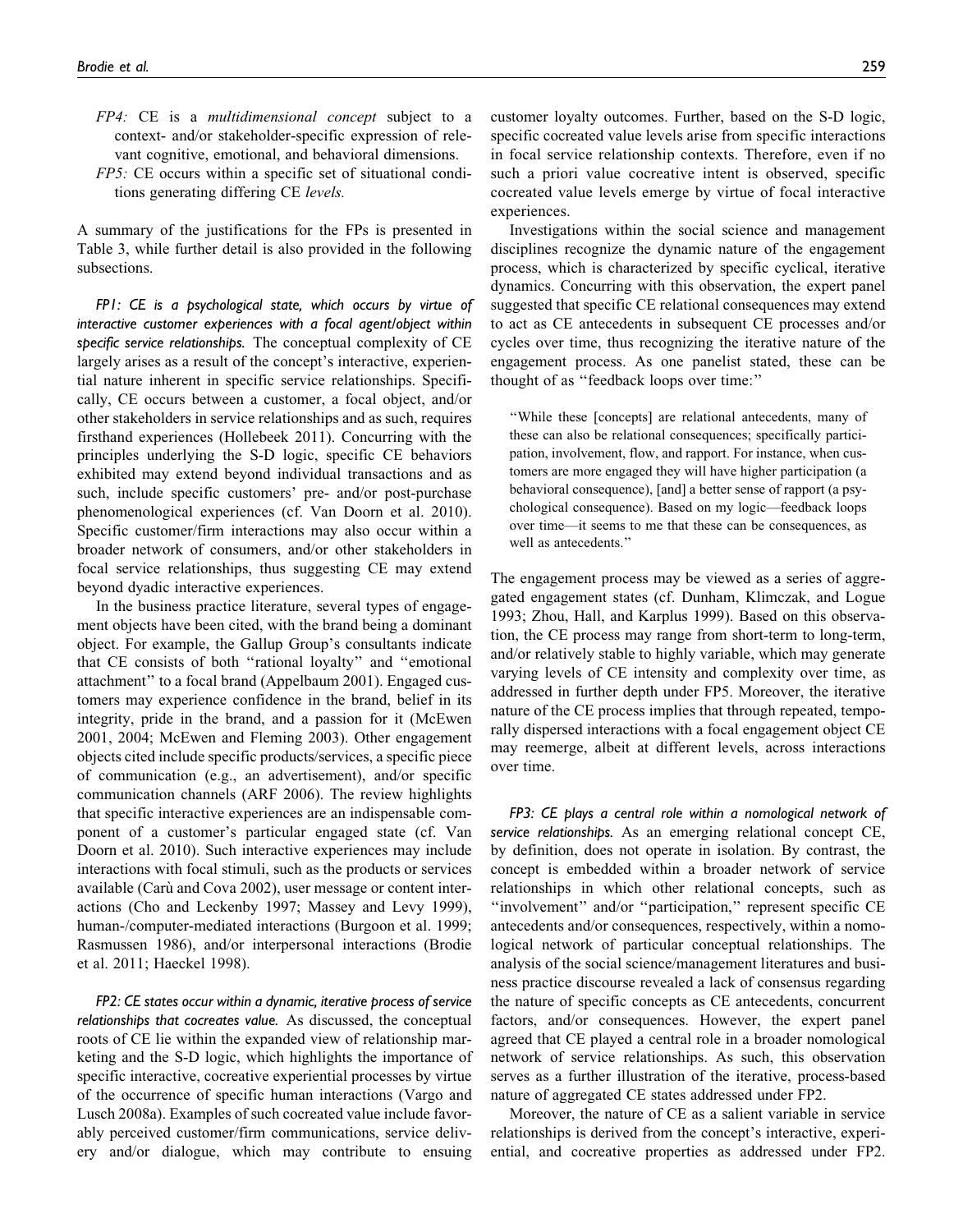Specifically, the concept's interactive, experiential aspects differentiate CE from other relational concepts within a broader nomological network of service relationships. Within this network, required CE antecedents (i.e., which must occur as a precursor to CE) were found to include ''participation'' and "involvement;" while other relational concepts, including "flow" and "rapport," were found to be *potential*, rather than required, CE antecedents in particular contexts. Further, CE relational consequences may include ''commitment,'' ''trust,'' ''self-brand connection,'' and consumers' ''emotional brand attachment'' and ''loyalty'' (Brodie et al. 2011).

Table 4 provides further justification for the specification of these relational concepts as either CE antecedents and/or consequences, and thus suggests the conceptual distinctiveness of these concepts relative to CE. While ''participation'' and ''involvement'' are labeled as CE antecedents, these may continue to coexist, or occur *concurrently* with CE, thus extending beyond a strict CE antecedent state. Further, the iterative nature of the service relationship process implies CE's relational consequences may subsequently act as CE antecedents. Moreover, distinct CE subprocesses may be observed for new, as opposed to existing, customers (Bowden 2009a, 2009b). For example, while the concepts of "trust" and "commitment" may represent CE antecedents for *existing* customers, these are, by definition, CE consequences for new customers interacting with a specific engagement object, such as a brand, for the first time.

FP4: CE is a multidimensional concept subject to a context- and/ or stakeholder-specific expression of relevant cognitive, emotional, and behavioral dimensions. The analysis of the definitions of engagement in the social science/management literatures and the business practice discourse (cf. Table 1) indicates that engagement has been expressed to encompass various contextand/or stakeholder-specific combinations of cognitive, emotional, and behavioral dimensions. However, the majority CE definitions as proposed in the marketing literature adopt a multidimensional view of the concept (cf. Table 2). Specifically, the relative importance of the cognitive, emotional, and behavioral CE dimensions may vary with the specific set of situational contingencies under which CE is observed, thus permitting differing levels of CE intensity and/or complexity to emerge, as addressed in further depth under FP5.

FP5: CE occurs within a specific set of situational conditions generating differing CE levels. The review highlights the nature of CE as an individual, context-dependent concept, which may be observed at different levels of intensity and/or complexity, at different points in time. The rationale underlying this assertion lies in the required existence of specific interactive experiences between a focal CE subject and object within specific sets of situational conditions (May, Gilson, and Harter 2004). For example, Bezjian-Avery, Calder, and Iacobucci (1998) address the distinct expression of CE in online, as opposed to offline, environments; and across advertising, in contrast to other marketing applications. Specific designations of CE levels, which were starting to be explored under FP4, have focused on ''low'' through to ''high'' engagement (Shevlin 2007b), and ranging from ''actively disengaged'' to ''fully engaged'' states (Bryson and Hand 2007).

CE states may be viewed to reside on a continuum, ranging from ''nonengaged'' (i.e., absence of customer/firm or brand interactive experience), ''marginally engaged'' (i.e., customers being somewhat cognitively, emotionally, and/or behaviorally engaged in a specific interactive experience), ''engaged'' (i.e., ample levels of cognitive, emotional, and/or behavioral CE in a particular interactive experience), and ''highly engaged'' (i.e., high levels of cognitive, emotional, and/or behavioral engagement in a specific interactive experience; cf. Shevlin 2007b). A ''nonengaged'' state exists either before the commencement of an individual's engagement with a focal object, and/or after its termination, while this may also occur during a ''CE dormancy'' period where CE is temporarily inactive during a particular interactive experience.

Vibert and Shields (2003, p. 225) address the importance of considering the contextual nature of engagement: ''Engagement, separated from its social, cultural, and political context, is a contradiction that ignores deeply embedded understandings about the purpose and nature of engagement itself.'' Further, particular CE levels may be moderated by specific individual-level and/or contextual variables, including personality, mood, and individuals' specific need for cognition (NFC).

# A General Definition of CE

The five FPs developed in the previous section provide the basis for a general definition of CE.

Customer engagement (CE) is a psychological state that occurs by virtue of interactive, cocreative customer experiences with a focal agent/object (e.g., a brand) in focal service relationships. It occurs under a specific set of contextdependent conditions generating differing CE levels; and exists as a *dynamic, iterative process* within service relationships that *cocreate value*. CE plays a *central role* in a nomological network governing service relationships in which other relational concepts (e.g., involvement, loyalty) are antecedents and/or consequences in iterative CE processes. It is a multidimensional concept subject to a context- and/or stakeholder-specific expression of relevant cognitive, emotional and/or behavioral dimensions.

This general definition is applicable across a range of situations, rather than limited to a particular situation. It builds on the conceptualizations developed by Patterson, Yu, and de Ruyter (2006), Vivek, Beatty, and Morgan (2010), Hollebeek (2011), and Mollen and Wilson (2010). However, unlike these authors' definitions, which provide expressions of the specific behavioral, cognitive, and emotional dimensions of engagement (e.g., Mollen and Wilson's (2010) ''sustained cognitive processing''), the proposed definition follows the approach adopted in the organizational behavior literature (e.g., Macey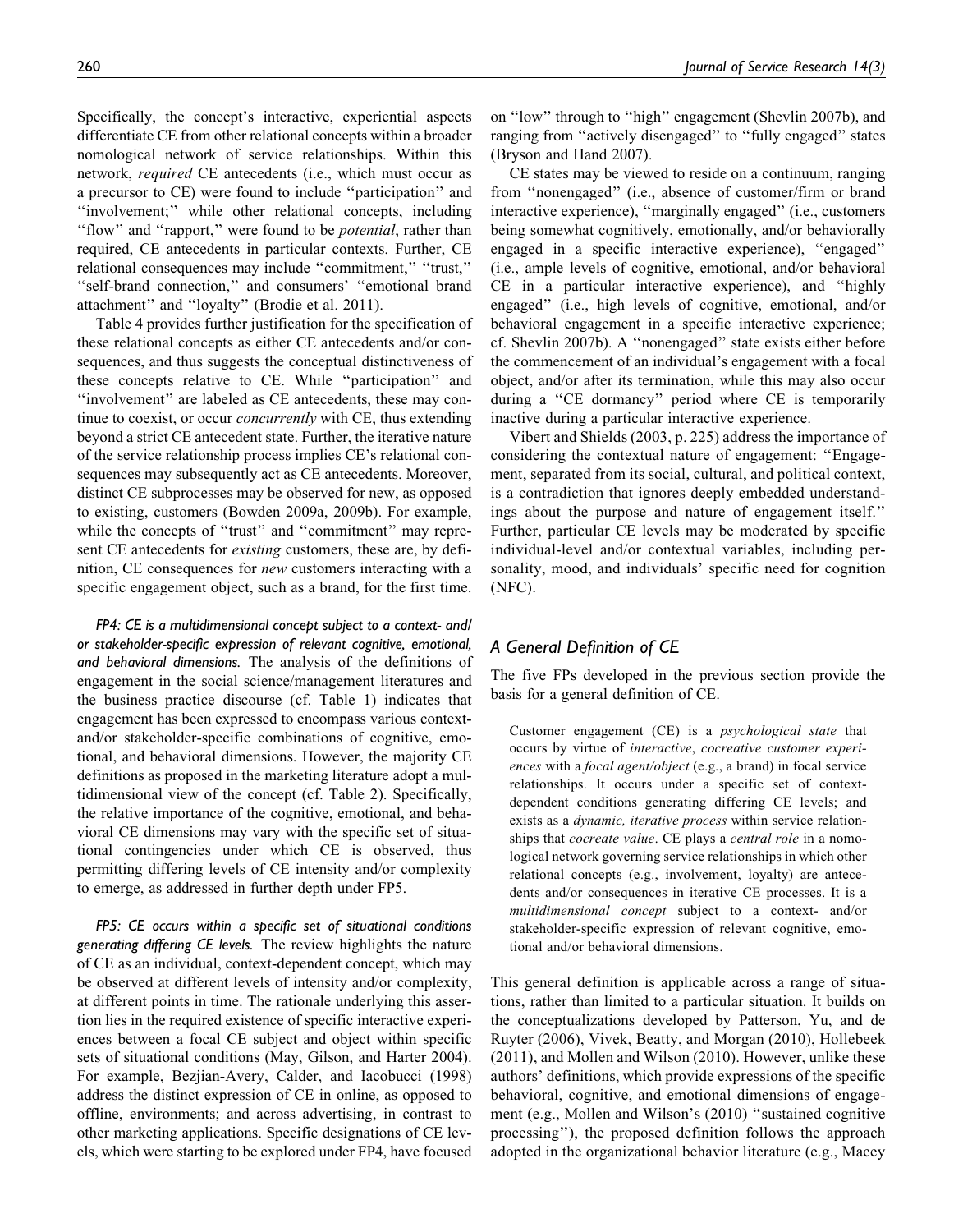| Table 4. Customer Engagement Conceptual Relationships |                                                                                                                                                                                                                                                                                        |                                                                                                                                                                                                                                                                                                           |
|-------------------------------------------------------|----------------------------------------------------------------------------------------------------------------------------------------------------------------------------------------------------------------------------------------------------------------------------------------|-----------------------------------------------------------------------------------------------------------------------------------------------------------------------------------------------------------------------------------------------------------------------------------------------------------|
| Concept                                               | Definition                                                                                                                                                                                                                                                                             | Conceptual Relationship to Customer Engagement                                                                                                                                                                                                                                                            |
| Involvement                                           | An individual's level of interest and personal relevance in relation<br>to a focal object/decision in terms of his or her basic values,<br>goals, and self-concept (Mittal 1995; Zaichkowsky 1994)                                                                                     | CE antecedent required prior to the expression of a customer's<br>relevant engagement level                                                                                                                                                                                                               |
| Participation                                         | The degree to which customers produce and deliver service<br>(Bolton and Saxena-Iyer 2009)                                                                                                                                                                                             | CE antecedent required prior to the expression of the individual's<br>CE level                                                                                                                                                                                                                            |
| Flow                                                  | A state of optimal experience characterized by focused attention,<br>complete control, loss of self-consciousness, distortion of time,<br>clear mind, mind and body unison, effortless concentration,<br>and intrinsic enjoyment (Csikszentmihalyi 1990).                              | May act as a CE antecedent in specific contexts, including online<br>environments                                                                                                                                                                                                                         |
| Rapport                                               | interpersonal sensitivity and concern (Ashforth and Humphrey<br>congruent to the self (Brooks 1989); A sense of genuine<br>Perceived level of harmonious, empathetic, or sympathetic<br>connection to another, which is viewed in some way as<br>(6661                                 | contexts; May also act as a CE consequence for new customers<br>May act as a CE antecedent for existing customers in specific                                                                                                                                                                             |
| (Cumulative) customer satisfaction                    | An overall evaluation based on the total purchase and consumption<br>experience with a good/service over time (Johnson and Fornell<br> 99                                                                                                                                              | rienced and/or existing customers; By contrast, may act as a CE<br>"CE behavior" antecedent (Van Doorn et al. 2010), i.e., for expe-<br>consequence for new customers                                                                                                                                     |
| Commitment                                            | Valuing an ongoing relationship with a specific other party so as to<br>maintain the relationship (Moorman, Rohit, and Gerald 1993;<br>warrant maximum efforts at maintaining it, i.e., a desire to<br>Morgan and Hunt 1994)                                                           | CE antecedent for existing customers (Bowden 2009, 2009b). Van<br>Doorn et al. (2010), by contrast, view commitment as a "CE<br>CE consequence of a potentially positive relationship with the<br>identification dimension of engagement (cf. Saks 2006)<br>behavior" antecedent (for existing customers) |
| Trust                                                 | Consumer-perceived security/reliability in brand interactions and<br>(Delgado-Ballester, Munuera-Alemán, and Yagüe-Guillén 2003;<br>the brand acts in consumers' best interests<br>the belief that<br>Rotter 1967)                                                                     | customers, (Bowden 2009a, 2009b). Van Doorn et al. (2010), by<br>contrast, view trust as a "CE behavior" antecedent (for existing<br>CE consequence for new customers; CE antecedent for existing<br>customers)                                                                                           |
| Self-brand connection                                 | The extent to which individuals have incorporated brands into<br>their self-concept (Escalas 2004; Escalas and Bettman 2005)                                                                                                                                                           | Potential CE consequence, which may develop based on<br>customers' specific interactive brand experiences                                                                                                                                                                                                 |
| Emotional brand attachment<br>Loyalty                 | internal disposition (attitudinal loyalty; Day 1969) over a given<br>Repeated purchases (behavioral loyalty) prompted by a strong<br>Emotion-laden target-specific bond between a person and a<br>(Thomson, MacInnis, and Park, 2005)<br>period of time (Guest 1944)<br>specific brand | Potential CE consequence (Bowden 2009a; Patterson, Yu, & de<br>Potential CE consequence, which may occur as the result of a<br>consumer's specific, interactive brand experiences<br>Ruyter, 2006)                                                                                                        |
|                                                       |                                                                                                                                                                                                                                                                                        |                                                                                                                                                                                                                                                                                                           |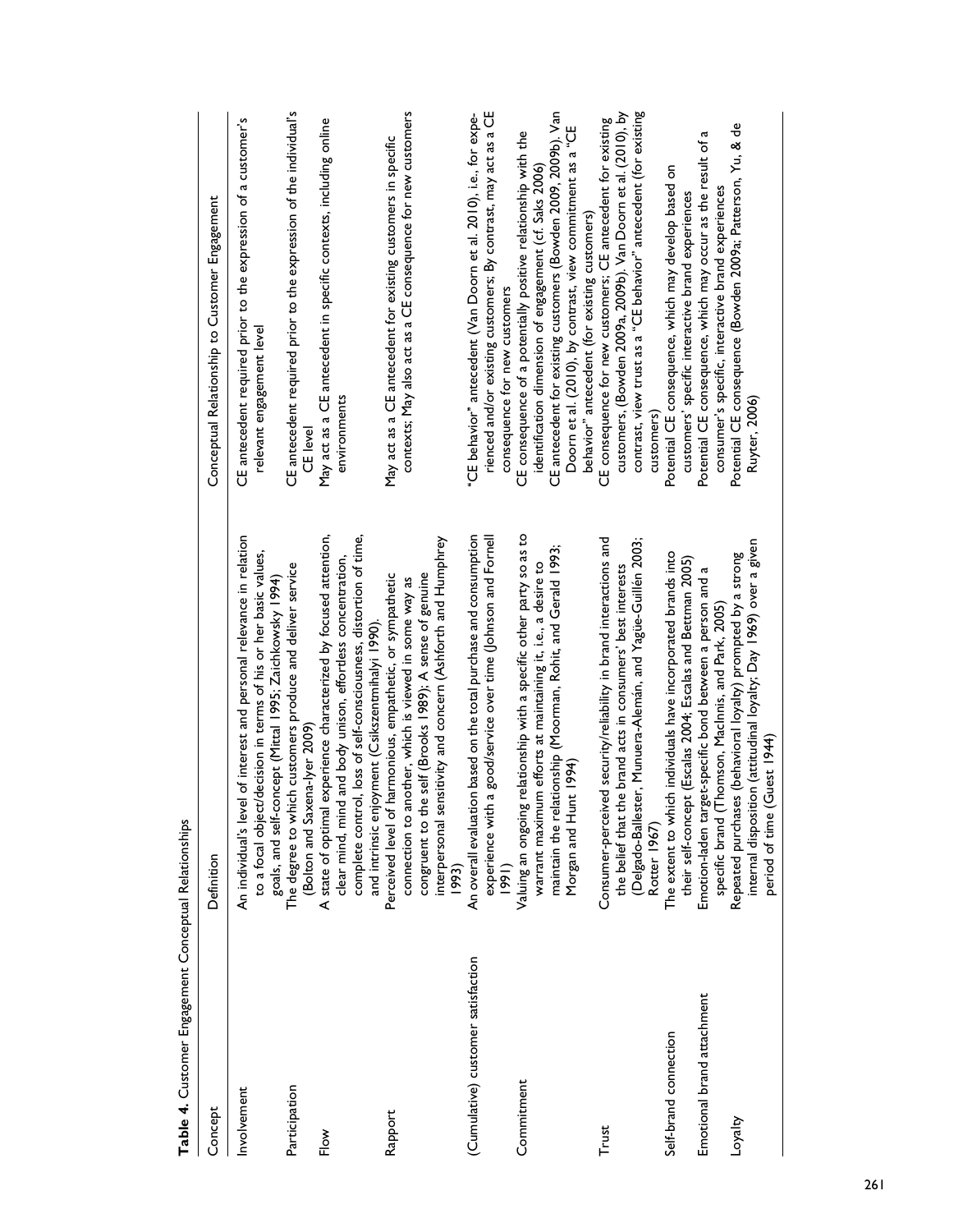and Schneider 2008) by portraying the relevant dimensions generically, rather than more narrowly and/or context-specifically—thus being sufficiently broad to encompass any context-specific expression of the CE concept. The general definition also extends beyond the scope of Van Doorn et al.'s (2010) concept, which is focused on specific ''CE behaviors.'' Further, the proposed, general definition is broad relative to Calder and Malthouse's (2008) conceptualization, which is restricted to the experiential aspects of ''media engagement.''

It is also important to reflect on how this definition delineates CE from other relational concepts. Essential to the proposed definition is the notion that the customer's interactive, cocreated experiences play a central role in focal service relationships. As shown, the concept has its theoretical roots in the S-D logic and the expanded domain of relationship marketing. This broad theoretical perspective may be used to differentiate CE from other relational concepts (e.g., trust, involvement) within a nomological network characterizing specific service relationships.

As addressed under FP3, some of these associated, relational concepts were found to represent required CE antecedents (e.g., involvement, participation), while others (e.g., flow, rapport) were more accurately depicted as *potential* CE antecedents and/or consequences. The iterative nature of the service relationship process implies CE's relational consequences, including "commitment," "trust," "self-brand connection," ''emotional brand attachment,'' and/or ''loyalty,'' may act as antecedents to subsequent interactive, cocreative experiences between the customer and a focal engagement object, such as a brand. As aptly put by one of the experts in the panel, this involves ''feedback loops over time.''

## Implications for Research

#### Research Agenda

This article provides a conceptual foundation for further theoretical and empirical research in the emerging area of CE. The five FPs and a general definition of CE serve as a basis for the further exploration of CE, as summarized in Table 5.

Each of the five FPs generates a specific set of research questions to facilitate the specification and/or refinement of the conceptual domain and/or general definition of CE. The research questions derived from FP1 focus on exploring the fundamental nature of customers' interactive engagement experiences across contexts. The research questions generated from FP2 focus on developing a deeper understanding of the role of CE in a dynamic, iterative process of value cocreation in service relationships. Further, the research questions derived from FP3 focus on the nature of conceptual relationships between CE and other relational concepts within particular dynamic service relationships. The research questions developed from FP4 address the multidimensional nature of CE, which is affected by the particular context- and/or stakeholder-specific expression of focal cognitive, emotional,

and/or behavioral CE dimensions. Finally, the research questions derived from FP5 focus on the determinants of specific CE levels.

#### Broader Areas for Future Research

From a theoretical perspective further systematic, explicit scholarly inquiry addressing the CE concept is required. Attention needs to be given to the nature and dynamics underlying specific S-D logic-based conceptual relationships (e.g., cocreation) and the role of broader and/or higher level marketing theory. For example, the linkages between the S-D logic and consumer culture theory (Arnould and Thompson 2005; Cova and Salle 2008) may provide opportunities for the further development and conceptualization of CE by paying more attention to consumers' value cocreative competencies.

The establishment of conceptual linkages with other theoretical perspectives, including social practice theory, may also provide further insights. For example, by embedding the engagement concept within an S-D logic-informed social practice theory perspective, Schau, Muñiz, and Arnould (2009) identified four specific engagement practices, including ''documenting," "badging," "milestoning," and "staking," which contribute to value cocreation within a brand community setting. Moreover, the CE concept has the potential to contribute to other service-centric research frameworks addressing interactive, value cocreative experience, and establishing conceptual linkages with other, conceptually related concepts, such as Verhoef et al.'s (2009) ''customer experience'' in retailing.

Further, customers' engagement with different types of objects (e.g., networked organizations, suppliers, and/or Government) also merits further attention. While brands/organizations have been the primary engagement objects examined in CE research to date, equally important are the roles of specific products/services, categories, stakeholders, and/or relevant institutions, such as Government and industry governing bodies. Attention also needs to be given to the dyadic and/or networked aspects of engagement within specific consumerto-business (C2B), business-to-business (B2B) and consumerto-consumer (C2C) interactions (Kothandaraman and Wilson 2001). Since the five FPs developed in this article are sufficiently general to permit their application to alternate engagement forms, such as supplier engagement in B2B research, and/or social network engagement, these may be applied to explore such other (emerging) concepts.

Further, the specific dynamics underlying two-way, interactive engagement with particular objects including organizations, products/services, employees and/or brands, and potential value cocreation and/or loyalty outcomes, require further theoretical and empirical scrutiny. Future research is required, which explores focal networked dynamics across different engagement contexts. For example, based on the potentially divergent expressions of engagement in online (as opposed to offline) environments, research addressing the specific dynamics in these markedly distinct settings is expected to generate further insights into the CE concept.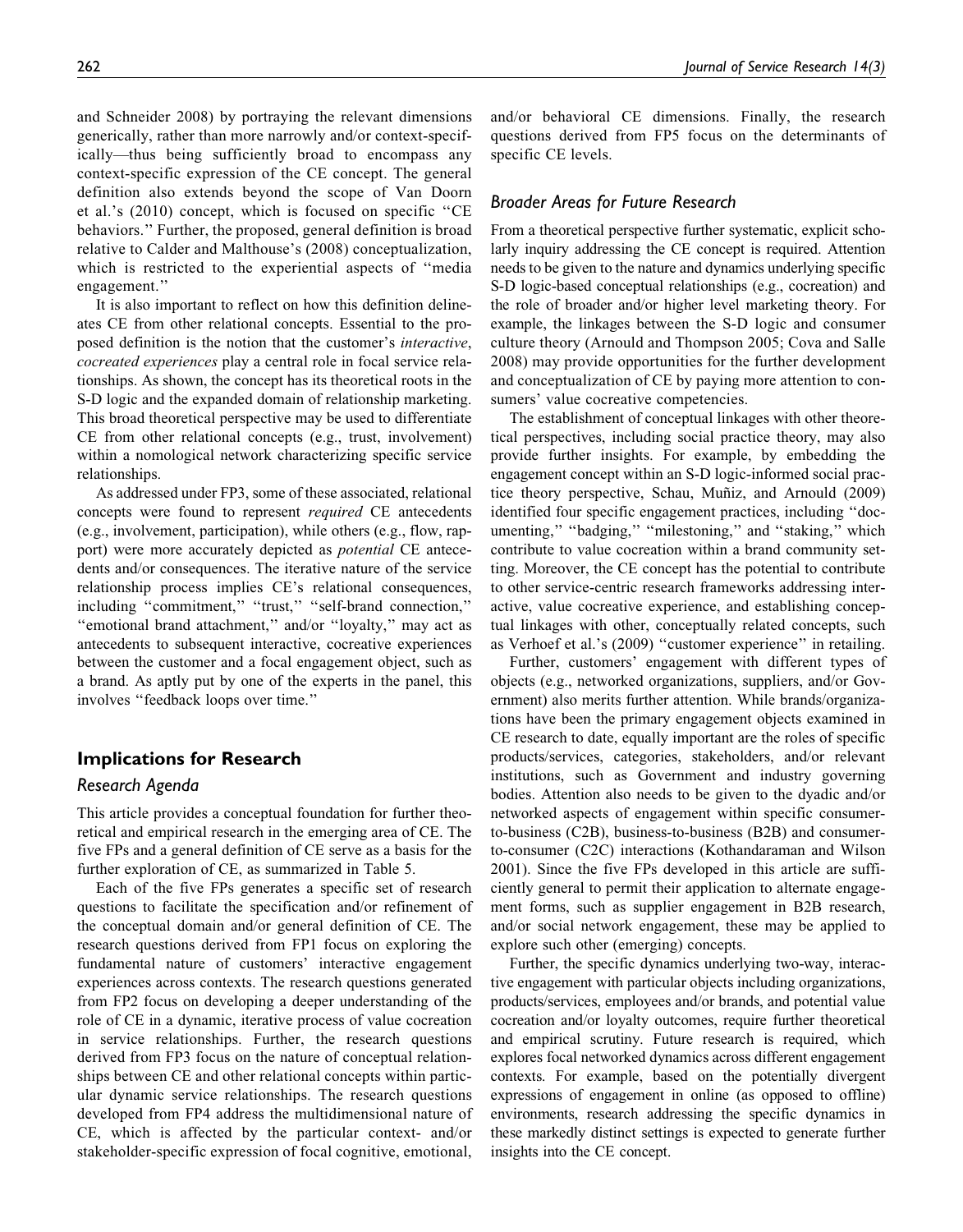|                 | <b>Fundamental Proposition</b>                                                                                                                                      | Customer Engagement (CE) Research Implications                                                                                                                                                 |
|-----------------|---------------------------------------------------------------------------------------------------------------------------------------------------------------------|------------------------------------------------------------------------------------------------------------------------------------------------------------------------------------------------|
| <b>FPI</b>      | CE reflects a psychological state, which occurs by<br>virtue of interactive customer experiences with a focal<br>agent/object within specific service relationships | How does the nature of specific customer/firm interactive experiences<br>(e.g., online vs. offline) impact upon resultant CE levels across specific<br>contexts?                               |
|                 |                                                                                                                                                                     | How do specific individuals (e.g., firm, customer), and/or situational fac-<br>tors affect and/or interact, to generate particular context-dependent<br>CE levels?                             |
|                 |                                                                                                                                                                     | Are particular customer/firm interactive experiences subject to change,<br>maturation, and/or termination over time, and what are the specific<br>ensuing customer behavior outcomes?          |
|                 |                                                                                                                                                                     | Do specific CE-based interactive experiences within a particular service<br>network transcend and/or replicate in other (e.g., broader) service<br>networks?                                   |
|                 |                                                                                                                                                                     | How does CE valence (positive/negative) influence particular customer<br>behavior outcomes?<br>What are the specific bottom-line, double and triple bottom-line per-                           |
|                 |                                                                                                                                                                     | formance outcomes of interactive, experiential CE levels?                                                                                                                                      |
| FP <sub>2</sub> | CE states occur within a dynamic, iterative process of<br>service relationships that cocreates value                                                                | How are the changing levels of focal CE states' intensity and complexity<br>throughout relevant CE processes best conceptualized and modeled?                                                  |
|                 |                                                                                                                                                                     | Which, if any, are the key CE subprocesses occurring within broader CE<br>processes, and what are their key characteristics?                                                                   |
|                 |                                                                                                                                                                     | How are focal CE states aggregated and/or modeled to comprise relevant<br>CE processes?                                                                                                        |
|                 |                                                                                                                                                                     | To what extent does the intensity of CE during vary within specific CE<br>phases and/or processes; and what are the relevant outcomes/impli-<br>cations of these?                              |
|                 |                                                                                                                                                                     | How is value cocreated within specific CE states and/or phases, and in<br>which specific CE state/phase, typically, are optimal cocreated value<br>levels observed?                            |
| FP3             | CE plays a central role within a nomological network<br>of service relationships.                                                                                   | Which particular concepts act as CE antecedents and/or consequences in<br>specific contexts?                                                                                                   |
|                 |                                                                                                                                                                     | How does interactivity drive the role of specific concepts to extend<br>beyond pure antecedent and/or consequence states, for example by<br>co-existing with CE, within relevant CE processes? |
|                 |                                                                                                                                                                     | Are the roles of specific relational concepts (e.g. involvement, trust)<br>within the nomological network stable, or relatively variable?                                                      |
|                 |                                                                                                                                                                     | What are the key triggers and/or inhibitors of such stability and/or<br>variability of CE conceptual relationships?                                                                            |
| FP4             | CE is a multidimensional concept subject to a context-<br>and/or stakeholder-specific expression of relevant                                                        | What are the key drivers of relevant cognitive, emotional and/or beha-<br>vioral CE dimensions, and to what extent may these be generalizable                                                  |
|                 | cognitive, emotional, and behavioral dimensions                                                                                                                     | across contexts?<br>What is the optimal dimensionality of CE for particular CE stakeholders                                                                                                    |
|                 |                                                                                                                                                                     | (e.g. customers, brands, firms) and/or specific contexts?                                                                                                                                      |
|                 |                                                                                                                                                                     | Which factors are the key drivers of CE complexity across contexts?<br>What, if any, are the universal engagement facets applicable in any CE<br>setting?                                      |
| FP <sub>5</sub> | CE occurs within a specific set of situational<br>conditions generating differing CE levels                                                                         | Which factors are salient and generalizable in driving CE levels across<br>contexts?                                                                                                           |
|                 |                                                                                                                                                                     | What are the key triggers of particular CE intensity within specific<br>contexts?                                                                                                              |
|                 |                                                                                                                                                                     | What are the key determinants affecting the duration of specific CE                                                                                                                            |
|                 |                                                                                                                                                                     | states?<br>Does a CE 'optimum' exist, yielding the best possible CE outcomes under<br>particular contextual conditions?                                                                        |
|                 |                                                                                                                                                                     | What levels of CE intensity are most conducive to driving customer<br>loyalty?                                                                                                                 |
|                 |                                                                                                                                                                     | How does a customer's interactive experience with multiple objects<br>concurrently (e.g., CE with personal sales agent/service brand, or                                                       |
|                 |                                                                                                                                                                     | online community/service brand) affect CE intensity within particular<br>contexts?                                                                                                             |

# Table 5. Customer Engagement (CE) Research Implications Arising from the Five Fundamental Propositions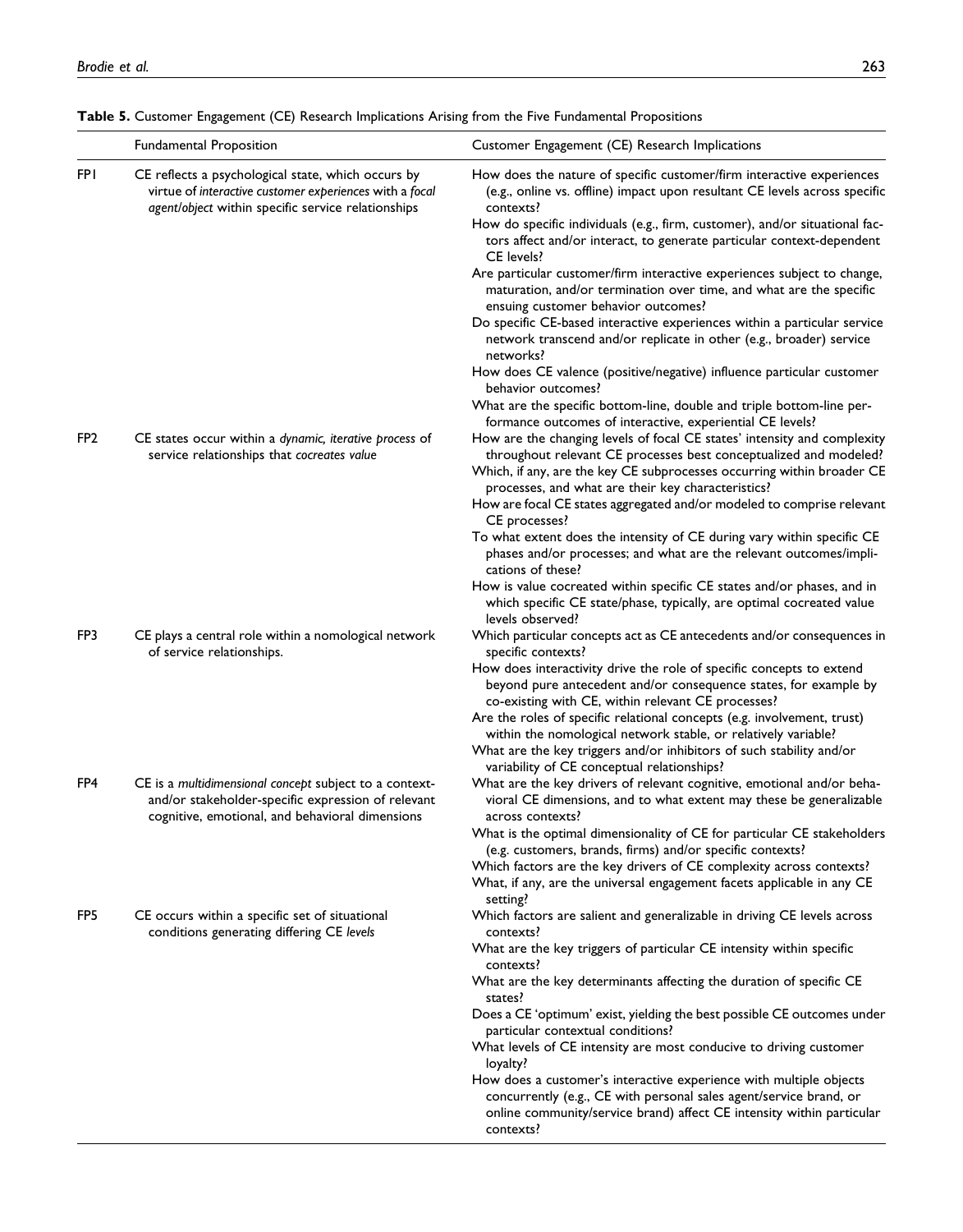Moreover, additional testing and refinement of the initial research undertaken by Vivek (2009) to develop a ''consumer engagement'' scale is required, thus generating further research opportunities in this area. Scrutiny of specific iterative CE dynamics comprising the CE process over time is also recommended. Further, the highly context-specific nature of the engagement concept leads to questions about whether the development of a generic CE scale, similar to Zaichkowsky's (1994) revised ''Personal Involvement Inventory,'' is appropriate. In order to develop such generic scale, engagement research across a wide range of service contexts would first be required to gain a detailed understanding of the specific, generalizable engagement dimensions, as distinct from those not readily transferable across contexts. For this reason, further development, refinement, and validation of the conceptual domain of CE are first recommended.

Given the multifaceted nature of CE and other engagement forms, pluralistic empirical research integrating relevant interpretive and quantitative methods of inquiry, is recommended in this emerging area. Based on the limitations inherent in traditional, cross-sectional research methods (Rindfleisch et al. 2008), longitudinal (panel) investigations of CE are expected to contribute more effectively to furthering scholarly understanding of the unfolding of focal engagement processes.

Further inquiry into the effectiveness of specific managerial applications of CE also remains to be undertaken. While speculation abounds regarding the concept's potential contributions, these claims are yet to be investigated empirically. Sawhney, Verona, and Prandelli's (2005) and Ramaswamy's (2009) notion of ''engagement platforms'' provides a useful avenue for exploring managerial applications of the concept, as does recent research on managing the cocreation of value (e.g., Payne, Storbacka, and Frow 2008; Payne et al. 2009). Although CE is suggested to be a superior predictor of customer loyalty relative to traditional relational constructs (e.g., involvement) in interactive environments, corroboration of these contentions is yet to be undertaken through empirical research.

Kumar et al.'s (2010) ''Total Customer Engagement Value'' framework represents a major advance in managerial thinking, while Bijmolt et al. (2010) provide an excellent classification of the analytics available to examine CE behaviors. However, further research responding directly to context-specific managerial needs in the emerging area of CE is also needed (MSI 2010). Finally, the relatively recent emergence of the CE concept in the literature may generate specific managerial challenges for the optimal design and implementation of relevant CE campaigns and programs. Such challenges may include both the development and the dissolution of CE, which therefore also merit further scholarly inquiry.

#### Summary

This section has addressed the importance of undertaking further research addressing the CE concept, and other engagement forms alike. The emerging CE concept was found to have its conceptual roots in the S-D logic and the expanded domain of relationship marketing. This perspective provides a conceptual foundation for the development of the CE concept, which reflects customers' interactive, cocreative experiences with other stakeholders in specific service relationships. For this reason, the adoption of a service-centric perspective is found to represent a useful theoretical lens, which is used to facilitate the development of a general definition of CE, and delineate CE from other relational concepts. The rationale underlying this assertion is that CE, unlike traditional relational concepts, including "involvement" and "participation," is based on the existence of a customer's interactive, cocreative experiences with a specific engagement object (e.g., a brand). The concepts of ''involvement'' and ''participation,'' therefore, may be viewed as CE antecedents, rather than dimensions.

The five FPs and the proposed general definition of CE provide a framework for further research to investigate the nature of specific CE conceptual relationships (e.g., the CE/''involvement" interface) within the CE process; and the relative importance of, and/or existence of any interactions among, focal CE dimensions. Van Doorn et al.'s (2010) pioneering analysis and the other papers in the Journal of Service Research Special Issue have started to explore these issues. As outlined in Table 5, a rich and challenging set of research questions emerges from this analysis, which merit further empirical investigation in order to refine and validate the conceptual domain, and proposed general definition, of CE. Further, the research avenues listed in Table 5 may also be used to explore novel subareas within the emerging stream of CE research. Finally, while the proposed research questions have focused specifically on *cus*tomer engagement, the broad nature of the five FPs and derived general definition of CE is also expected to transcend beyond specific CE settings to other forms of human social, interactive experiences.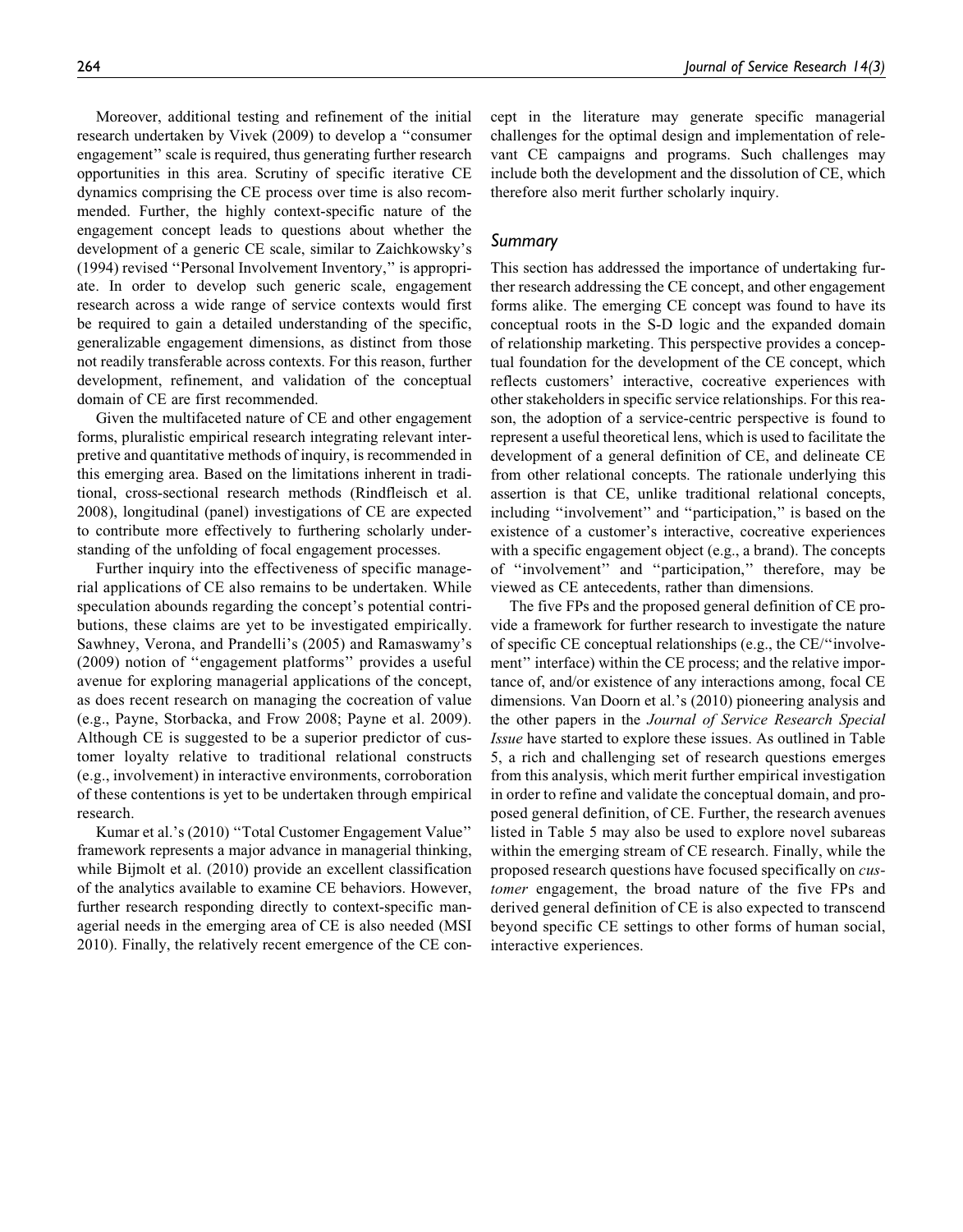| Discipline                 | Construct                              | Authors                                    | Definition/Key Findings                                                                                                                                                                                                                                                                                                                        | Dimensionality                                 |
|----------------------------|----------------------------------------|--------------------------------------------|------------------------------------------------------------------------------------------------------------------------------------------------------------------------------------------------------------------------------------------------------------------------------------------------------------------------------------------------|------------------------------------------------|
| Sociology                  | Civic engagement                       | Jennings and<br>Stoker (2004)              | Involvement in voluntary organizations and the<br>performance of volunteer work, facilitating the<br>development of social networks                                                                                                                                                                                                            | Multidimensional:<br>C, E, B                   |
|                            |                                        | Mondak et al. (2010)                       | Civic engagement levels are impacted upon to a<br>significant extent by the Big Five Personality<br>dimensions                                                                                                                                                                                                                                 | Undisclosed                                    |
| Political science          | State engagement                       | Resnick (2001)                             | Iterative process aiming to influence political beha-<br>vior of a target state through maintained contacts<br>with that state across multiple issue areas (e.g.,<br>diplomatic, economic) and focused on generating a<br>relationship of increasing interdependence                                                                           | Unidimensional: B                              |
|                            | Comprehensive<br>(state)<br>engagement | Kane (2008)                                | A comprehensive engagement campaign comprises<br>three key elements: (a) Mind-set change; (b)<br>Mechanism for change; and (c) Possible staff change                                                                                                                                                                                           | Multidimensional:<br>C, B                      |
| Psychology                 | Social engagement                      | Achterberg et al.<br>(2003)                | A high sense of initiative, involvement and adequate<br>response to social stimuli, participating in social<br>activities, interacting with others.                                                                                                                                                                                            | Unidimensional: B                              |
|                            |                                        | Huo, Binning, and<br>Molina (2009)         | Represented by group identification and group-<br>oriented behavior                                                                                                                                                                                                                                                                            | Multidimensional:<br>E, B                      |
|                            | Task engagement                        | Matthews et al.<br>(2010)                  | Effort or active striving<br>Vigilance performance on a particular task; atten-<br>tional resource availability, sustained attention, and<br>alertness                                                                                                                                                                                         | Unidimensional: B<br>Multidimensional:<br>C, B |
|                            | Occupational<br>engagement             | Bejerholm and<br><b>Eklund (2007)</b>      | A lifestyle characteristic that describes the extent to<br>which a person has a balanced rhythm of activity<br>and rest, a variety and range of meaningful<br>occupations/routines and the ability to move<br>around society and interact socially. Levels may<br>vary along a continuum                                                       | Multidimensional:<br>C, B                      |
| Educational<br>psychology  | Student<br>engagement                  | Bryson and Hand<br>(2007)                  | On a disengaged-engaged continuum, a student may<br>exhibit differing engagement levels to a particular<br>task/assignment, module, course of study and<br><b>Higher Education</b>                                                                                                                                                             | Multidimensional:<br>C, E, B                   |
|                            |                                        | Hu (2010)                                  | The quality of effort students put into educationally<br>meaningful activities                                                                                                                                                                                                                                                                 | Multidimensional:<br>C, B                      |
|                            |                                        | London, Geraldine,<br>and Shauna<br>(2007) | Students' academic investment, motivation, and<br>commitment to their institution; perceived psy-<br>chological connection, comfort, and sense of<br>belonging toward their institution. Engagement<br>comprises institutional, situational & individual<br>aspects                                                                            | Multidimensional:<br>C, E, B                   |
| Organizational<br>behavior | Employee<br>engagement                 | Frank, Richard, and<br>Taylor (2004)       | Employees' desire/willingness to give discretionary<br>effort in their jobs, in the form of extra time,<br>brainpower/energy (includes cognitive, affective,<br>and behavioral aspects)                                                                                                                                                        | Multidimensional:<br>C, E, B                   |
|                            |                                        | Catteeuw et al.<br>(2007)                  | The degree to which employees are satisfied with<br>their jobs, feel valued and experience collaboration<br>and trust. The result is a high-performing, pro-<br>ductive company                                                                                                                                                                | Multidimensional:<br>C, E                      |
|                            |                                        | Luthans and<br>Peterson (2002)             | To be emotionally engaged is to form meaningful<br>connections with others (e.g., coworkers/<br>managers) and to experience concern/empathy for<br>others' feelings. Being cognitively engaged refers to<br>the degree of awareness of an employee's mission<br>and role in the work environment. Behavioral<br>engagement plays a lesser role | Multidimensional:<br>C, E, B                   |

| Appendix A. Definitions and Dimensionality of Engagement in the Social Science and Management Disciplines |  |  |
|-----------------------------------------------------------------------------------------------------------|--|--|
|                                                                                                           |  |  |

(continued)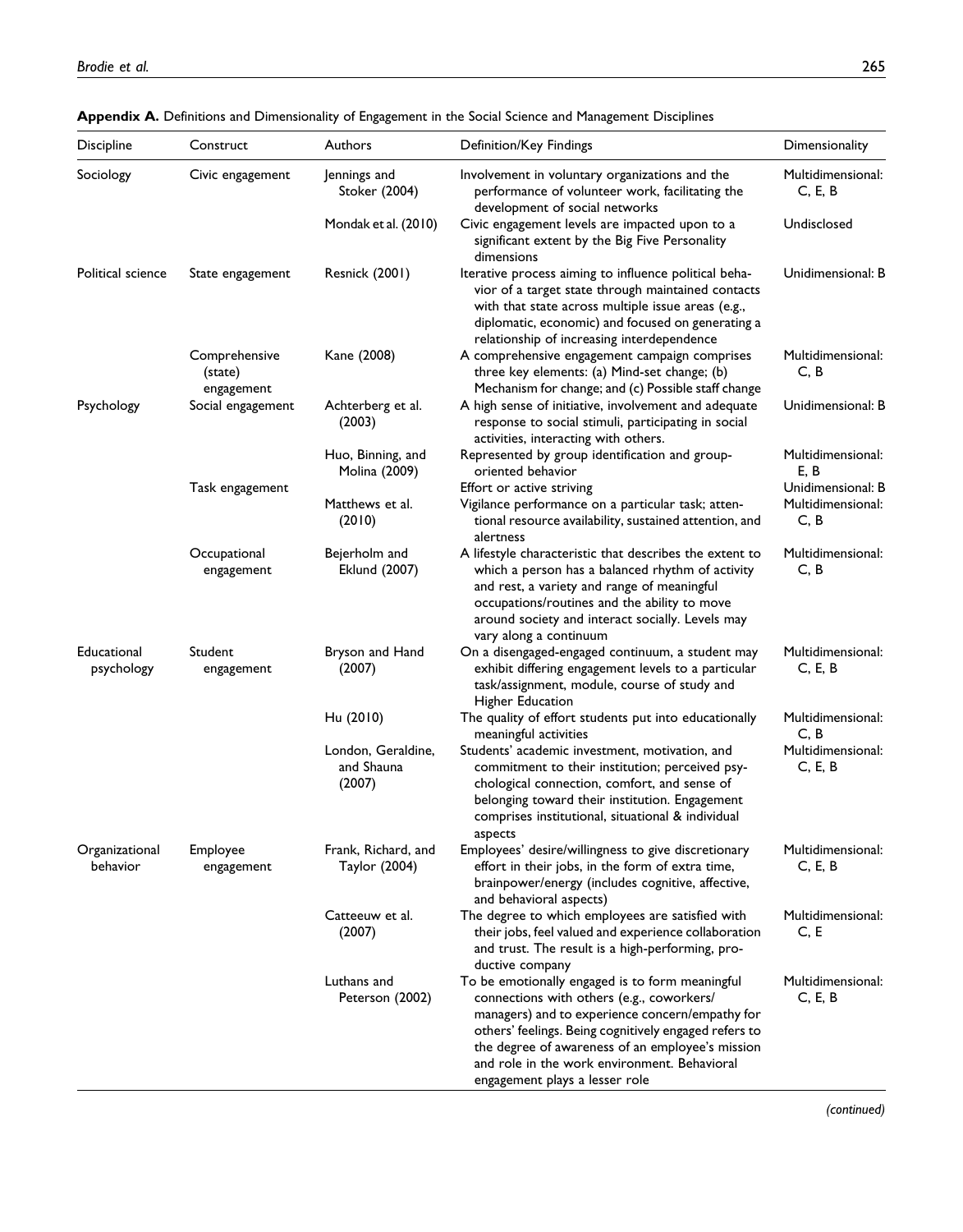# Appendix A (continued)

| <b>Discipline</b> | Construct | <b>Authors</b>                       | Definition/Key Findings                                                                                                                                                                                                                                  | Dimensionality               |
|-------------------|-----------|--------------------------------------|----------------------------------------------------------------------------------------------------------------------------------------------------------------------------------------------------------------------------------------------------------|------------------------------|
|                   |           | Saks (2006)                          | The amount of cognitive, emotional, and physical<br>resources an individual is prepared to devote in the<br>performance of his or her work roles. Result is<br>contingent on the economic and socioemotional<br>resources received from the organization | Multidimensional:<br>C, E, B |
|                   |           | Macey and<br>Schneider (2008)        | A broad construct consisting of state, trait, and<br>behavioral forms that connote a blend of affective<br>energy and discretionary effort directed to one's<br>work and organization                                                                    | Multidimensional:<br>C, E, B |
|                   |           | Crawford, LePine,<br>and Rich (2010) | The harnessing of organization members' selves to<br>their work roles by which they employ and express<br>themselves physically, cognitively, and emotionally<br>during role performances (Kahn 1990)                                                    | Multidimensional:<br>C, E, B |

Note. Engagement dimensionality:  $C = C$ ognitive; E = Emotional; B = Behavioral [: Dimensionality inferred, rather than made explicit in the relevant research; Hollebeek 2010

Appendix B. Engagement Definitions in Business Practice

| Authors                                   | Definition/Key Findings                                                                                                                                                                                                                                                                                                |
|-------------------------------------------|------------------------------------------------------------------------------------------------------------------------------------------------------------------------------------------------------------------------------------------------------------------------------------------------------------------------|
| Appelbaum (2001)                          | Consumer engagement consists of both rational loyalty (includes overall satisfaction,<br>intent to repurchase, and intent to recommend) and emotional attachment<br>(including confidence in a brand, belief in its integrity, pride in the brand, and passion<br>for it)                                              |
| Smith and Wallace (2010)                  | Customer engagement (CE) refers to the types of connections consumers make with<br>other consumers, companies, and specific brands; CE is viewed as being conducive to<br>enhancement of brand loyalty                                                                                                                 |
| PeopleMetrics (2010)<br>ARF (2006): Blair | Customer engagement includes (a) retention; (b) effort; (c) advocacy; and (d) passion<br>Engagement behaviorally summarizes the impact of marketing/branding communica-<br>tions activities in the hearts and minds of consumers in a manner that leads to sales,<br>margin, market share, market value, and cash flow |
| Campanelli (2007)<br>Foley (2006)         | Consumer engagement is emotional connection and empowerment of consumers<br>Engagement is a multidimensional concept, even a multidimensional process, with the<br>end result defined as consumer connection in terms of cognitive, behavioral, emo-<br>tional, and aspirational facets                                |
| <b>Ghuneim</b> (2006)                     | Consumer engagement is a consumer-based measurement that relates to interaction<br>with an aspect of a brand or media property                                                                                                                                                                                         |
| Harris (2006)                             | Consumer engagement is a multidimensional concept: a brand's ability to connect<br>meaningfully with the consumer                                                                                                                                                                                                      |
| Haven (2007)                              | "We propose a new metric, engagement that includes four components: involvement,<br>interaction, intimacy, and influence"                                                                                                                                                                                              |
| Peppers and Rogers (2005)                 | Engagement is a series of customized informational and financial transactions that occur<br>over time and increase both the consumer value to the company and the value of the<br>company to the consumer                                                                                                              |
| ARF (2006): Plummer                       | Engagement occurs as a result of a brand idea/media context experience selected and<br>attended to by a consumer involved in a category that leaves a positive brand<br>impression                                                                                                                                     |
| Sedley (2008)                             | Consumer engagement is repeated interactions that strengthen a consumer's emo-<br>tional, psychological, or physical investment in a brand. Consumer engagement is not<br>a nirvana that can be reached; it is a process of developing and nurturing<br>relationships                                                  |
| ARF (2006): Hamill                        | Engagement is a measure of attention paid by a consumer to a piece of communication.<br>There is a two-way flow of information resulting in easier measurement                                                                                                                                                         |
| Heath (2007)                              | Consumer engagement is a subconscious emotional construct. Level of engagement is<br>the amount of subconscious "feeling" going on when an advertisement is being<br>processed                                                                                                                                         |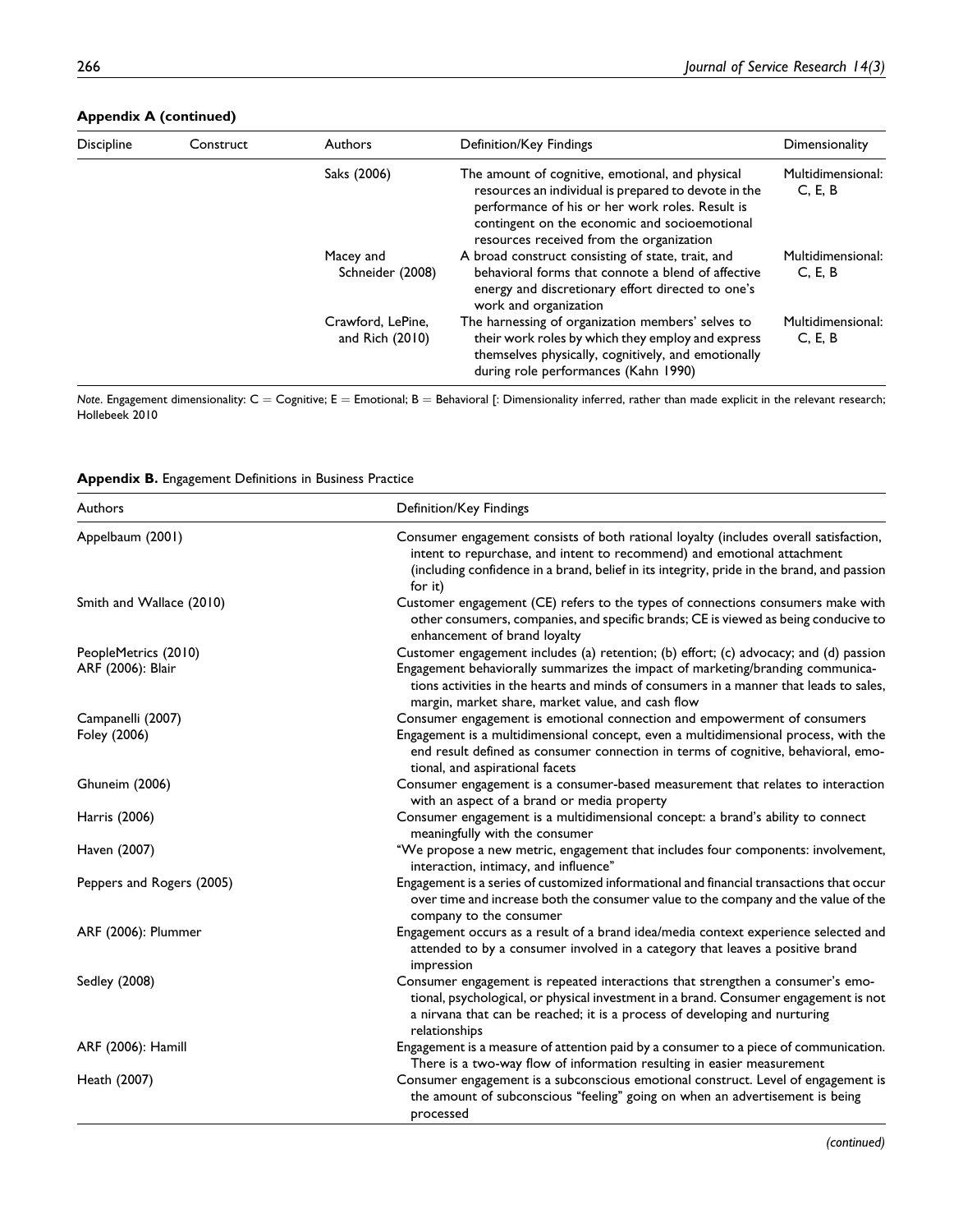| Authors               | Definition/Key Findings                                                                                                                                                                                                                                                                                                                                                                                  |  |
|-----------------------|----------------------------------------------------------------------------------------------------------------------------------------------------------------------------------------------------------------------------------------------------------------------------------------------------------------------------------------------------------------------------------------------------------|--|
| ARF (2006): Laborie   | Consumer engagement is a positive consumer attitude resulting from the communi-<br>cation of (a) a given brand, (b) a given category (product/service/etc.), which is<br>delivered through (a) a contact/communication channel (e.g., mass media), (b) via a<br>vehicle, e.g., magazine, etc. Engagement can turn into action/behavior, e.g., com-<br>munication and/or purchase                         |  |
| <b>Shevlin (2007)</b> | Consumer engagement is repeated and satisfying interactions that strengthen the<br>emotional connection a consumer has with a brand (or product or company)                                                                                                                                                                                                                                              |  |
| Owyang (2007)         | Online engagement indicates the level of authentic involvement, intensity, contribution<br>and ownership, summarized by "apparent interest." Engagement Formula: Attention<br>$+$ Interaction $+$ Velocity $+$ Authority $+$ Relevant Attributes (variable)                                                                                                                                              |  |
| Peterson (2007)       | Consumer online engagement is an estimate of the degree and depth of visitor inter-<br>action on the site, measured against a clearly defined set of goals. Each organization's<br>version of engagement will be unique. It will be derived from a number of root<br>metrics, probably under a dozen. Common root metrics include frequency, recency,<br>length of visit, purchases, and lifetime value. |  |

#### Acknowledgments

The authors would acknowledge the valuable contributions from their colleagues at the University of Auckland Business School and also an international community of scholars who have offered suggestions when earlier versions of their article were presented at seminars and conferences. In particular, the authors would like to acknowledge the contributions of the expert panel. The panelists were Sharon Beatty, Liliana Bove, Jana Bowden, Ruth Bolton, Barak Libai, Anne Mollen, Arvind Rangaswamy, Edward Malthouse, Ko de Ruyter, Hugh Wilson, Jenny van Doorn, Shiri Vivek and one person who wished to remain anonymous. Finally, the authors would like to acknowledge the constructive suggestion made by anonymous reviewers and the Editor of *JSR*.

#### Declaration of Conflicting Interests

The authors declared no potential conflicts of interest with respect to the research, authorship, and/or publication of this article.

#### Funding

The authors received no financial support for the research, authorship, and/or publication of this article.

#### References

- Achterberg, Wilco, Annemarie Pot, Ada Kerkstra, Marcel Ooms, Martien Muller, and Miel Ribbe (2003), ''The Effect of Depression on Social Engagement in Newly Admitted Dutch Nursing Home Residents,'' The Gerontologist, 43 (2), 213-218.
- Algesheimer, René, Utpal M. Dholakia, and Andreas Hermann (2005), ''The Social Influence of Brand Community: Evidence From European Car Clubs," Journal of Marketing, 69 (July), 19-34.
- Appelbaum, Alec (2001), "The Constant Customer," (Accessed April 15, 2010), Available at http://gmj.gallup.com/content/745/ constant-customer.aspx
- ARF Advertising Research Foundation (2006), ''Engagement: Definitions and Anatomy," ARF White Paper, J. Plummer (Ed.), 21 March.
- Arnould, Eric J. and Craig J. Thompson (2005), ''Consumer Culture Theory (CCT): Twenty Years of Research," Journal of Consumer Research, 31 (4), 868-882.
- Ashforth, Blake E. and Ronald H. Humphrey (1993), ''Emotional Labor in Service Roles: The Influence of Identity," Academy of Management Review, 18 (1), 88-115.
- Balsano, Aida B. (2005), ''Youth Civic Engagement in the United States: Understanding and Addressing the Impact of Social Impediments on Positive Youth and Community Development,'' Applied Developmental Science, 9 (4), 188-201.
- Bejerholm, Ulrika and Mona Eklund (2007), ''Occupational Engagement in Persons with Schizophrenia: Relationships to Self-Related Variables, Psychopathology, and Quality of Life," The American Journal of Occupational Therapy, 61 (1), 21-32.
- Bezjian-Avery, A., Bobby Calder and Dawn Iacobucci (1998), ''New Media Interactive Advertising vs. Traditional Advertising,'' Journal of Advertising Research, 38 (4), 23-32.
- Bijmolt, Tammo H. A., Peter S. H. Leeflang, Frank Block, Maik Eisenbeiss, Bruce G. S. Hardie and Aurélie Lemmens (2010), ''Analytics for Customer Engagement,'' Journal of Service Research, 13(3), 341-356.
- Bitner, Mary-Jo (1992), ''Servicescapes: The Impact of Physical Surroundings on Customers and Employees,'' Journal of Marketing, 56 (2), 57-71.
- Blumenfeld, Phyllis C. and Judith L. Meece (1988), ''Task Factors, Teacher Behavior, and Students' Involvement and Use of Learning Strategies in Science," The Elementary School Journal, 88 (3), 235-250.
- Bolton, Ruth N. and Shruti Saxena-Iyer (2009), ''Interactive Services: A Framework, Synthesis and Research Directions,'' Journal of Interactive Marketing, 23 (1), 91-104.
- Bowden, Jana L. (2009a), ''The Process of Customer Engagement: A Conceptual Framework,'' Journal of Marketing Theory and Practice, 17 (1), 63-74.
- ——— (2009b), ''Customer Engagement: A Framework for Assessing Customer-Brand Relationships: The Case of the Restaurant Industry,'' Journal of Hospitality Marketing & Management, 18 (6), 574-596.
- Brakus, Josko J., Bernd H. Schmitt and Lia Zarantello (2009), ''Brand Experience: What is it? How is it Measured? Does it Affect Loyalty?,'' Journal of Marketing, 73 (3), 52-68.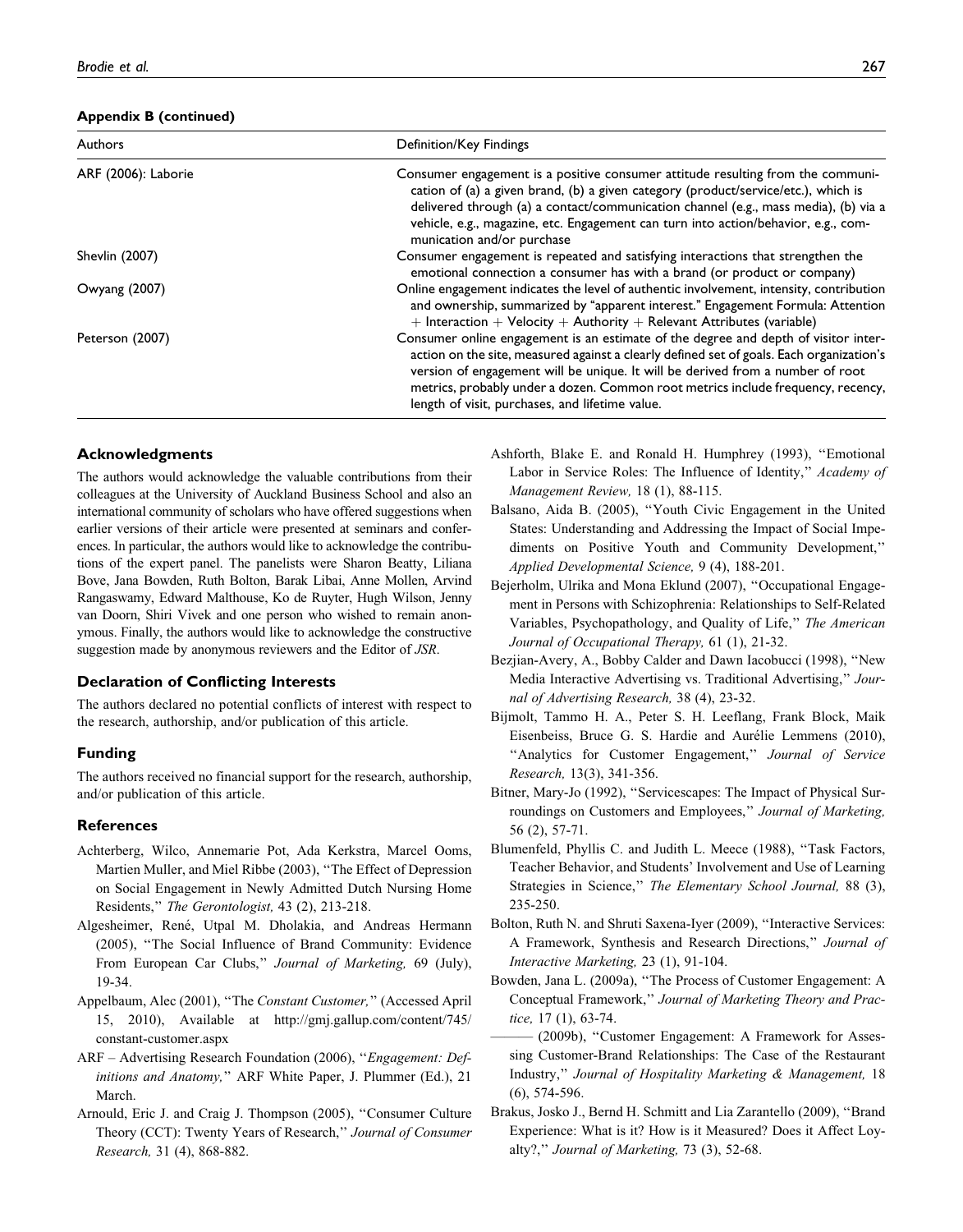- Brodie, Roderick J., Ana Ilic, Biljana Juric and Linda D. Hollebeek (2011), ''Consumer Engagement in a Virtual Brand Community: An Exploratory Analysis,'' Journal of Business Research, Forthcoming.
- Brooks, Michael (1989), ''Instant Rapport,'' New York: Warner Books.
- Bryson, Colin and Len Hand (2007), ''The Role of Engagement in Inspiring Teaching and Learning,'' Innovations in Education and Teaching International, 44 (4), 349-362.
- Burgoon, Judee K., Joseph A. Bonito, B. Bengtsoon and Artemio J. Ramirez (1999), ''Testing the Interactivity Model: Communication Process, Partner Assessments, and the Quality of Collaborative Work,'' Journal of Management Information Systems, 16 (3), 33-56.
- Calder, Bobby J., Edward C. Malthouse and Ute Schädel (2009), "An Experimental Study of the Relationship Between Online Engagement and Advertising Effectiveness,'' Journal of Interactive Marketing, 23 (November), 321-331.
- and ——— (2008), "Media Engagement and Advertising Effectiveness,'' In Kellogg on Advertising and Media, Bobby J. Calder (Ed.), Hoboken, NJ: Wiley, 1-36.
- and (2005), "Managing Media and Advertising Change With Integrated Marketing,'' Journal of Advertising Research, 45 (4), 1-6.
- Campanelli, Melissa (2007), ''Engagement is the Next Phase in Marketing Communications: Experian Summit,'' 18 January, (Accessed April 16, 2010), Available at http://www.dmnews .com/Engagement-is-next-phase-in-marketing-communications-Experian-summit/article/94175/
- Carù, Antonella and Bernard Cova (2002), "Retour sur le Concept d'Expérience: Pour une Vue Plus Modeste et Plus Complète du Marketing," Actes des 7e Journées de Recherche en Marketing de Bourgogne, Dijon, 156-172.
- Catteeuw, Frank, Eileen Flynn and James Vonderhorst (2007), ''Employee Engagement: Boosting Productivity in Turbulent Times,'' Organization Development Journal, 25 (2), 151-157.
- Cho, Chang-Hoan and John D. Leckenby, (1997), ''Interactivity as a Measure of Advertising Effectiveness,'' Proceedings of the American Academy of advertising, Gainesville, FL, University of Florida.
- Cova, Bernard and Robert Salle (2008), ''Marketing Solutions in Accordance with the S-D Logic: Co-Creating Value with Customer Network Actors,'' Industrial Marketing Management, 37 (3), 270-277.
- Christopher, Martin, Adrian Payne and David Ballantyne (1993), ''Relationship Marketing: Bringing Quality, Customer Service, and Marketing Together,'' Oxford: Butterworth Heinemann.
- Crawford, Eaan R., Jeffrey A. LePine and Bruce Louis Rich (2010), ''Linking Job Demands and Resources to Employee Engagement and Burnout: A Theoretical Extension and Meta-Analytic Test,'' Journal of Applied Psychology, 95 (5), 834-848.
- Csikszentmihalyi, Mihaly (1990), ''Flow: The Psychology of Optimal Experience,'' New York: Harper & Row.
- Day, George S. (1969), ''A Two-Dimensional Concept of Brand Loyalty,'' Journal of Advertising Research, 9 (September), 29-35.
- Delgado-Ballester, Elena, José Luís Munuera-Alemán and M. J. Yagüe-Guillén, (2003), "Development and Validation of a Trust Scale," International Journal of Market Research, 45 (1), 35-58.
- Dunham, P. B., J. Klimczak, and P. J. Logue (1993), ''Swelling Activation of k-c1 Cotransport in lk Sheep Erythrocytes: A Three-State Process,'' The Journal of General Physiology, 101 (May), 733-766.
- Downer, Jason T., Sara E. Rimm-Kaufman, and Robert C. Pianta (2007), ''How do Classroom Conditions and Children's Risk for School Problems Contribute to Children's Behavioral Engagement in Learning?,'' School Psychology Review, 36 (3), 413-432.
- Escalas, Jennifer E. and James R. Bettman (2005), ''Self-Construal, Reference Groups and Brand Meaning,'' Journal of Consumer Research, 32 (3), 378-389.
- (2004), "Narrative Processing: Building Consumer Connections to Brands,'' Journal of Consumer Psychology, 14 (1/2), 168-180.
- Foley, Marianne (2006), ''Measuring the Turn-On,'' Paper Presented at AAAA/ARF Consumer Engagement Conference [Online], September 27-28, New York, (Accessed October 10, 2010), Available at http://consumerengagement.blogspot.com/2006/09/ measuringturn-on.html]
- Frank, Frederick D., Richard P. Finnegan and Craig R. Taylor (2004), "The Race for Talent: Retaining and Engaging Workers in the  $21<sup>st</sup>$ Century,'' Human Resource Planning, 27 (3), 12-25.
- Fredricks, Jennifer A., Phyllis C. Blumenfeld and Alison H. Paris (2004), ''School Engagement: Potential of the Concept, State of the Evidence,'' Review of Educational Research, 74 (1), 59-109.
- Ghuneim, Mark (2006), ''Terms of Engagement: Measuring the Active Consumer,'' (Accessed May 24, 2010), Available at http:// wiredset.com/blogs/markghuneim/2008/03/26/terms-of-engagementmeasuring-the-active-consumer/
- Greenwood, Michelle (2007), ''Stakeholder Engagement: Beyond the Myth of Corporate Responsibility,'' Journal of Business Ethics, 74 (4), 315-327.
- Grönroos, Christian (2010), "A Service Perspective on Business Relationships: The Value Creation, Interaction and Marketing Interface,'' Industrial Marketing Management, 40 (2), 240-247.
- Grudens-Schuck, Nancy (2000), ''Conflict and Engagement: An Empirical Study of a Farmer-Extension Partnership in a Sustainable Agriculture Program,'' Journal of Agricultural and Environmental Ethics, 13 (1), 79-100.
- Guest, L. (1944), "A Study of Brand Loyalty," Journal of Applied Psychology, 28 (1), 16-27.
- Gummesson, Evert (1994), ''Broadening and Specifying Relationship Marketing,'' Asia-Australia Marketing Journal, 2 (1), 31-43.
- Guthrie, John T. (2001), ''Contexts for Engagement and Motivation in Reading,'' Electronic version, (Accessed January 9, 2010), Available at http://www.readingonline.org/articles/handbook/guthrie/
- and Kathleen E. Cox (2001), "Classroom Conditions for Motivation and Engagement in Reading,'' Educational Psychology Review, 13 (3), 283-302.
- Haeckel, Stephan H. (1998), "About the Nature and Future of Interactive Marketing,'' Journal of Interactive Marketing, 21 (1), 63-71.
- Harris, Jodi (2006), ''Consumer Engagement: What Does It Mean?'' (Accessed January 8, 2010), Available at http://www.imediaconnection.com/content/9729.imc
- Harvey, Bill (2005), "What is Engagement?" December 28, (Accessed May 20, 2010), Available at http://www.nextcenturymedia.com/2005/12/what-is-engagement.html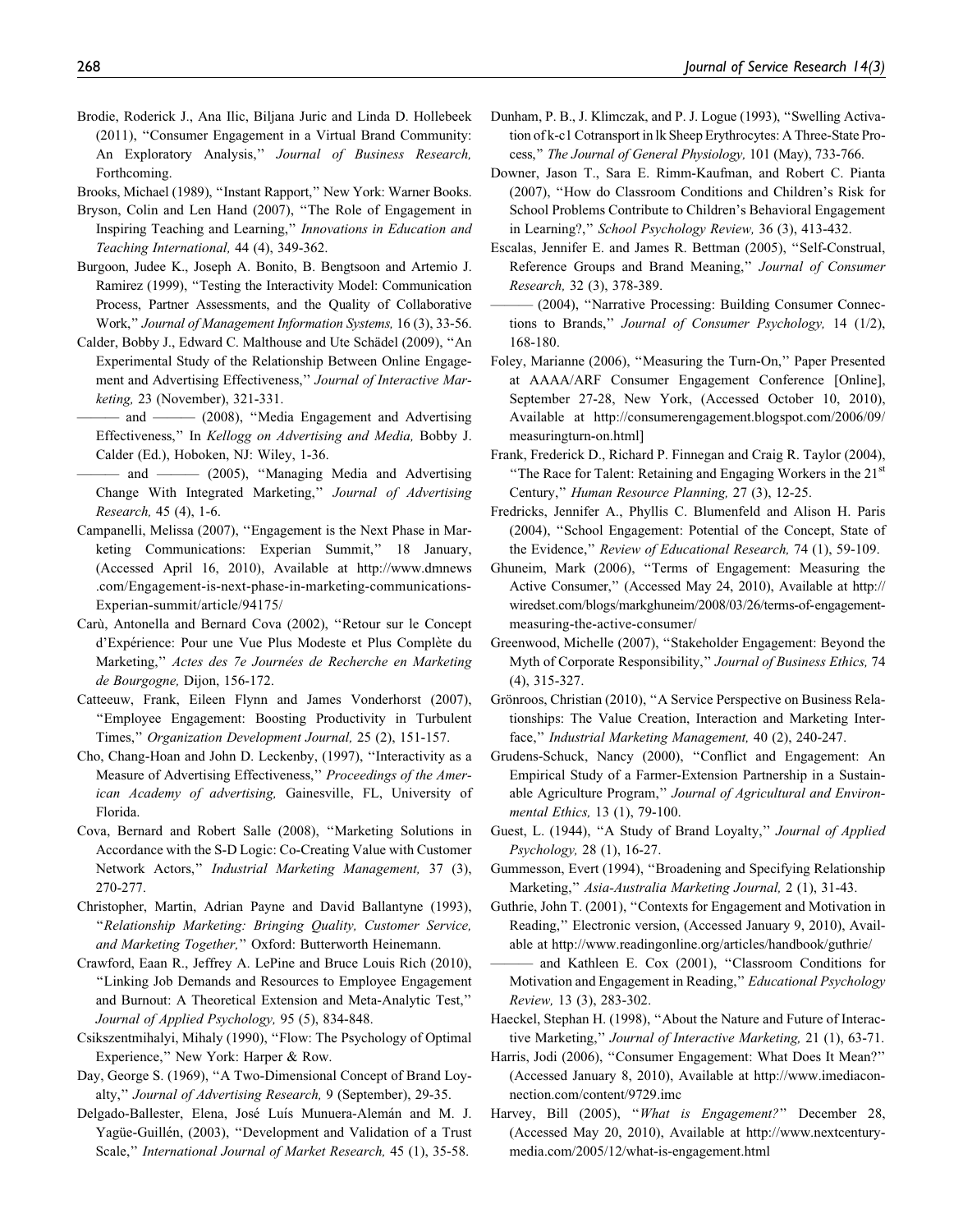Haven, Brian (2007), "Marketing's New Key Metric: Engagement," August 8, (Accessed May 15, 2010), Available at http://www.forrester.com/Research/Document/Excerpt/0,7211,42124,00.html]

Heath, Robert (2007), ''How Do We Predict Advertising Attention and Engagement?,'' University of Bath School of Management Working Paper Series (2007.09), 19 December, University of Bath, (Accessed March 11, 2010), Available at Opus Online Publications Store [Online], http://opus.bath.ac.uk/286/1/2007-09.pdf

Higgins, E. Tory and Abigail A. Scholer (2009), ''Engaging the Consumer: The Science and Art of the Value Creation Process,'' Journal of Consumer Psychology, 19 (2), 100-114.

Hollebeek, Linda D. (2011), ''Demystifying Customer Engagement: Exploring the Loyalty Nexus," Journal of Marketing Management, Forthcoming, DOI: 10.1080/0267257X.2010.500132.

Hoyer, Wayne D., Rajesh Chandy, Matilda Dorotic, Manfred Krafft and Siddharth S. Singh (2010), ''Consumer Cocreation in New Product Development," Journal of Service Research, 13 (3), 283-296.

Hu, Shou Ping (2010), ''Scholarship Awards, College Choice, and Student Engagement in College Activities: A Study of High-Performing Low-Income Students of Color,'' Journal of College Student Development, 51 (2), 150-161.

Huo, Yuen J., Kevin R. Binning and Ludwin E. Molina (2009), ''Testing an Integrative Model of Respect: Implications for Social Engagement and Well-Being,'' Personality and Social Psychology Bulletin, 20 (10), 1-13.

Ilic, Ana (2008), ''Towards a Conceptualisation of Consumer Engagement in Online Communities: A Netnographic Study of Vibration Training Online Community,'' Unpublished master's thesis, University of Auckland (Department of Marketing), Auckland, New Zealand.

Jarvis, Cheryl B., Scott B. MacKenzie and Philip M. Podsakoff (2003), ''A Critical Review of Construct Indicators and Measurement Model Misspecification in Marketing and Consumer Research,'' Journal of Consumer Research, 30 (September), 199-218.

- Jasra, Manoj (2007), ''Ultimate Consumer Engagement Resources,'' (Accessed May 28, 2011), Available at http://www.webpronews. com/ultimate-consumer-engagement-resources-2007-10
- Jennings, M. Kent and Laura Stoker (2004), ''Social Trust and Civic Engagement across Time and Generations,'' Acta Politica, 39 (4), 342-379.

and Vicki Zeitner (2003), "Internet Use and Civic Engagement: A Longitudinal Analysis," Public Opinion Quarterly, 67 (3), 311-334.

Johnson, Michael D. and Claes Fornell (1991), ''A Framework for Comparing Customer Satisfaction Across Individuals and Product Categories,'' Journal of Economic Psychology, 12 (2), 267-286.

Kahn, William A. (1990), ''Psychological Conditions of Personal Engagement and Disengagement at Work,'' Academy of Management Journal, 33(4), 692-724.

Kane, Brian H. (Major) (2008), ''Comprehensive Engagement: A Winning Strategy,'' Future War Paper, AY 2007-08, United States Marine Corps, (Accesssed November 10, 2010), Available at http://www.dtic.mil/cgi-bin/GetTRDoc?AD

¼ADA504901&Location¼U2&doc¼GetTRDoc.pdf

Kothandaraman, Prabakar and David T. Wilson (2001), ''The Future of Competition: Value-Creating Networks,'' Industrial Marketing Management, 30 (4), 379-389.

Koyuncu, Mustafa, Ronald J. Burke, and Lisa Fiksenbaum (2006), ''Work Engagement among Women Managers and Professionals in a Turkish Bank,'' Equal Opportunities International, 25 (4), 299-310.

Kumar, V., Lerzan Aksoy, Bas Donkers, Rajkumar Venkatesan, Thorsten Wiesel, and Sebastian Tillmans (2010), ''Undervalued or Overvalued Customers: Capturing Total Customer Engagement Value,'' Journal of Service Research, 13 (3), 297-310.

London, Bonita, Geraldine Downey and Shauna Mace (2007), ''Psychological Theories of Educational Engagement: A Multi-Method Approach to Studying Individual Engagement and Institutional Change,'' Vanderbilt Law Review, 60 (2), 455-481.

Lusch, Robert F. and Stephen L. Vargo (2010), ''S-D Logic: Accommodating, Integrating, Transdisciplinary," Grand Service Challenge, University of Cambridge, September 23.

Luthans, Fred and Suzanne J. Peterson (2002), ''Employee Engagement and Manager Self-Efficacy: Implications for Managerial Effectiveness and Development," Journal of Management Development, 21 (5/6), 376-387.

Macey, William H. and Benjamin Schneider (2008), ''The Meaning of Employee Engagement,'' Industrial and Organizational Psychology, 1 (1), 3-30.

MacKenzie, Scott B., Philip M. Podsakoff and Cheryl B. Jarvis (2005), ''The Problem of Measurement Model Misspecification in Behavioral and Organizational Research and Some Recommended Solutions,'' Journal of Applied Psychology, 90 (4), 710-730.

Marks, Helen M. (2000), ''Student Engagement in Instructional Activity: Patterns in the Elementary, Middle, and High School Years,'' American Educational Research Journal, 37 (1), 153-184.

Marks, Helen M. and Susan M. Printy (2003), ''Principal Leadership and School Performance: An Integration of Transformational and Instructional Leadership,'' Educational Administration Quarterly, 39 (3), 370-397.

Massey, Brian L. and Mark R. Levy (1999), ''Interactivity, Online Journalism, and English Language Web Newspapers in Asia,'' Journalism and Mass Communication Quarterly, 76 (1), 138-151.

Matthews, Gerald, Joel S. Warm, Lauren E. Reinerman-Jones, Lisa K. Langheim, David A. Washburn, and Lloyd Trippe (2010), ''Task Engagement, Cerebral Blood Flow Velocity, and Diagnostic Monitoring for Sustained Attention," Journal of Experimental Psychology: Applied, 16 (2), 187-203.

May, Douglas R., Richard L. Gilson, and Lynn M. Harter (2004), ''The Psychological Conditions of Meaningfulness, Safety and Availability and the Engagement of the Human Spirit at Work,'' Journal of Occupational and Organizational Psychology, 77 (1), 11-37.

McConnell, D. (2006), "E-Learning Groups and Communities," New York: Open University Press.

McEwen, William J. (2004), ''Why Satisfaction Isn't Satisfying,'' (Accessed August 29, 2009), Available at http://gmj.gallup.com/ content/14023/Why-Satisfaction-Isnt-Satisfying.aspx

(2001), "The Engagement Imperative," The Gallup Organization, (Accessed May 20, 2010), [available at http://www.adobe. com/engagement/pdfs/gmj\_engagement\_imperative.pdf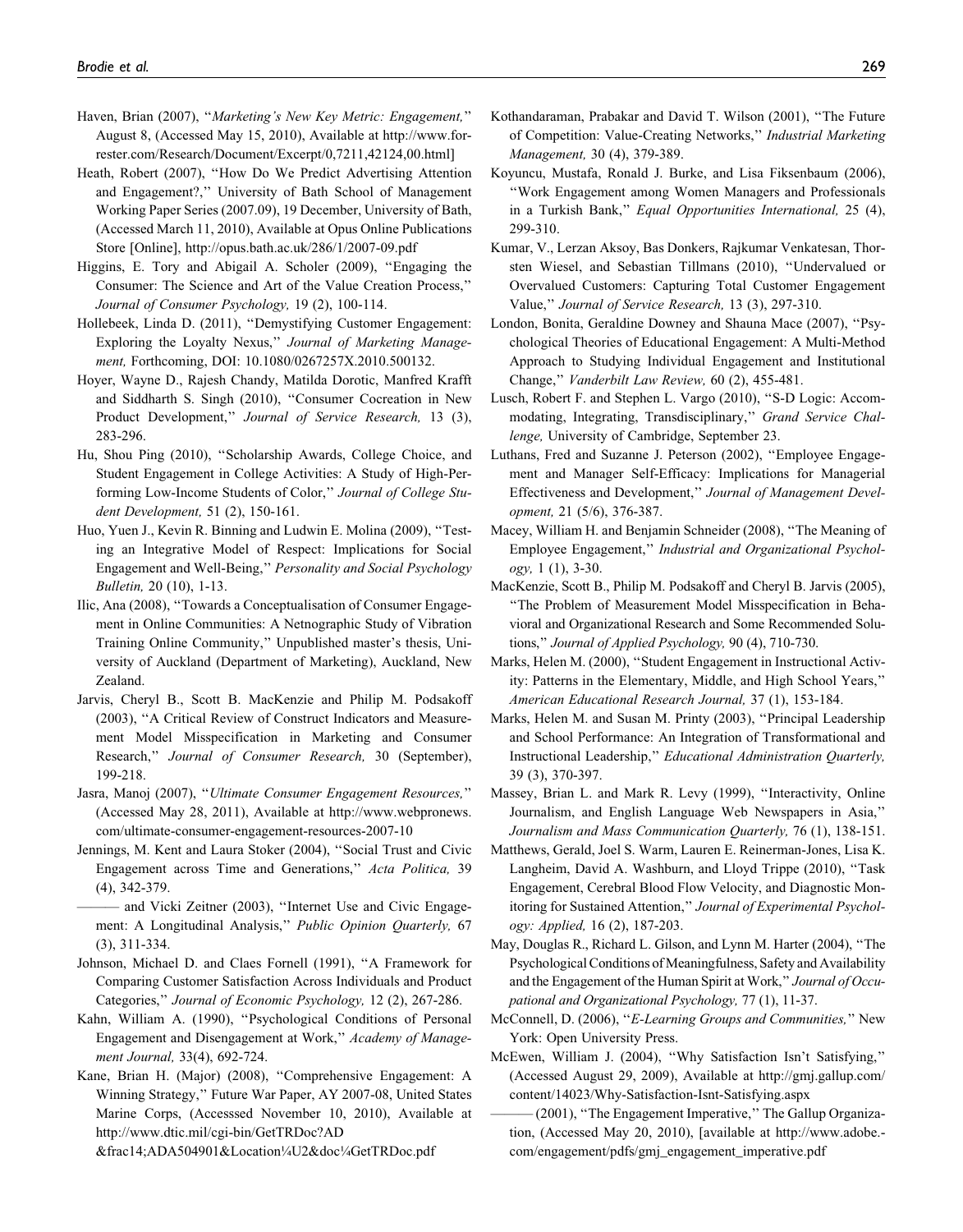and John H. Fleming (2003), "Customer Satisfaction Doesn't Count,'' The Gallup Organization, (Accessed May 21, 2010), Available at http://www.adobe.com/engagement/pdfs/gmj\_customer\_ satisfaction.pdf

- Mittal, Banwari (1995), ''A Comparative Analysis of Four Scales of Consumer Involvement,'' Psychology & Marketing, 12 (7), 663-682.
- Mollen, Anne and Hugh Wilson (2010), ''Engagement, Telepresence, and Interactivity in Online Consumer Experience: Reconciling Scholastic and Managerial Perspectives," Journal of Business Research, 63 (9/10), 919-925.
- Mondak, Jeffrey J., Matthew V. Hibbing, Damary Canache, Mitchell A. Seligson, and Mary R. Anderson (2010), ''Personality and Civic Engagement: An Integrative Framework for the Study of Trait Effects on Political Behavior,'' American Political Science Review, February, 1-26.
- Morgan, Robert M. and Shelby Hunt (1994), ''The Commitment-Trust Theory of Relationship Marketing,'' Journal of Marketing, 58 (3), 20-38.
- Moorman, Christine, Rohit Deshpandé, and Gerald Zaltman (1993), "Factors Affecting Trust in Market Relationships," Journal of Marketing, 57 (January), 81-101.
- MSI Marketing Science Institute (2010), ''2010-2012 Research Priorities,'' (Accessed September 8, 2010), Available at http:// www.msi.org/research/index.cfm?id¼271
- Nambisan, Satish and Priya Nambisan (2008), ''How to Profit from a Better Virtual Customer Environment," MIT Sloan Management Review, 49 (3) 53-61.
- Neff, Jack (2007), ''OMD Proves the Power of Engagement,'' Advertising Age, 78, (Accessed May 17, 2010), Available at http:// www.fipp.com/News.aspx?PageIndex¼2002&ItemId¼13735
- Noland, James and Robert Phillips (2010), ''Stakeholder Engagement, Discourse Ethics and Strategic Management,'' International Journal of Management Reviews, 12 (1), 39-49.
- Norris, Christina, Jean Pignal and Garth Lipps (2003), ''Measuring School Engagement," Education Quarterly Review, 9 (2), 25-34.
- Owyang, Jeremiah (2007), ''Defining 'Engagement,'' (Accessed May 25, 2010), Available at http://www.web-strategist.com/blog/2007/ 02/01/defining-engagement/
- Oxford Dictionary (2009), ''Oxford Dictionary,'' Oxford University Press<sup>.</sup> UK.
- Passikoff, Robert (2006), "Engagement by Engagement," (Accessed May 28, 2011), Available at http://consumerengagement.blogspot.com/2006/09/engagement-video-series-dr-robert.html
- Patterson, Paul, Ting Yu and Ko de Ruyter (2006), ''Understanding Customer Engagement in Services,'' Advancing Theory, Maintaining Relevance, Proceedings of ANZMAC 2006 Conference, Brisbane, 4-6 December.
- Payne, Adrian, Kaj Storbacka and Pennie Frow (2008), ''Managing the Co-Creation of Value,'' Journal of the Academy of Marketing Science, 36 (1), 83-96.
- $-$ ,  $-\frac{1}{\sqrt{2}}$ , and Simon Knox (2009), "Co-Creation: Diagnosing the Brand Relationship Experience,'' Journal of Business Research, 62 (3), 379-389.
- PeopleMetrics (2010), ''Take Action on Customer Engagement Surveys & Feedback,'' (Accessed November 7, 2010), Available at http://www.peoplemetrics.com/practices/ce/
- Peppers, Don and Martha Rogers (2005), ''Return on Customer: Creating Maximum Value From Your Scarcest Resource,'' Doubleday: Random House, Inc.
- Peterson, Eric T. (2007), "How to Measure Visitor Engagement, Redux,'' (Accessed January 10, 2010), Available at http://blog .webanalyticsdemystified.com/weblog/2007/10/how-to-measurevisitorengagement-redux.html
- Pham, Michel T. and Tamar Avnet (2009), ''Rethinking Regulatory Engagement Theory,'' Journal of Consumer Psychology, 19 (2), 115-123.
- Pine, Joseph II. and James H. Gilmore (1999), "The Experience Economy,'' Boston: Harvard Business School Press.
- Pomerantz, N. Kester (2006), ''Student Engagement: A New Paradigm for Student Affairs,'' College Student Affairs Journal, 25 (2), 176-185.
- Prahalad, Coimbatore K. and Venkat Ramaswamy (2004), ''Co-Creation Experiences: The Next Practice in Value Creation," Journal of Interactive Marketing, 18 (3), 5-14.
- Ramaswamy, Venkat (2009), ''Leading the Transformation to Co-Creation of Value,'' Strategy & Leadership, 37 (2), 32-37.
- Rasmussen, Jens (1986), ''Information Processing and Human-Machine Interaction: An Approach to Cognitive Engineering,'' New York: Elsevier Science Inc.
- Resnick, E. (2001), ''Defining Engagement,'' Journal of International Affairs, 54 (2), 551-566.
- Rindfleisch, Aric, Alan J. Malter, Shankar Ganesan and Christine Moorman (2008), ''Cross-Sectional versus Longitudinal Survey Research: Concepts, Findings and Guidelines," Journal of Marketing Research, 45 (June), 261-279.
- Roberts, Darryl R. and Thomas O. Davenport (2002), ''Job Engagement: Why It's Important and How To Improve It," *Employment* Relations Today, 29 (3), 21-29.
- Rotter, Julian B. (1967), ''A New Scale for the Measurement of Interpersonal Trust,'' Journal of Personality, 35 (4), 651-665.
- Saczynski, Jane S., Lisa A. Pfeifer, Kamal Masaki, Esther S.C. Korf, Danielle Laurin, Lon White and Lenore J. Launer (2006), ''The Effect of Social Engagement on Incident Dementia,'' American Journal of Epidemiology, 163 (5), 433-440.
- Saks, Alan M. (2006), ''Antecedents and Consequences of Employee Engagement,'' Journal of Managerial Psychology, 21 (7), 600-619.
- Sawhney, Mohanbir, Gianmario Verona and Emanuela Prandelli (2005), ''Collaborating to Create: The Internet as a Platform for Customer Engagement in Product Innovation,'' Journal of Interactive Marketing, 19 (4), 4-17.
- Schau, Hope Jensen, Albert M. Muñiz and Eric J. Arnould (2009), ''How Brand Communities Create Value,'' Journal of Marketing, 73 (September), 30-51.
- Schembri, Sharon (2006), ''Rationalizing Service Logic, Or Understanding Services as Experience?'' Marketing Theory, 6 (3), 381-392.
- Sedley, Richard (2006), ''Annual Online User/Customer Engagement Survey 2006,'' (Accessed May 28, 2011), Available at http:// www.velocityreviews.com/forums/t391514-annual-online-usercustomer-engagement-survey-2006-a.html
- (2008), "Six Theses on Digital Customer Engagement in a Troubled Economy,'' (Accessed February 21, 2010), Available at http://richard-sedley.iuplog.com/default.asp?item=298747